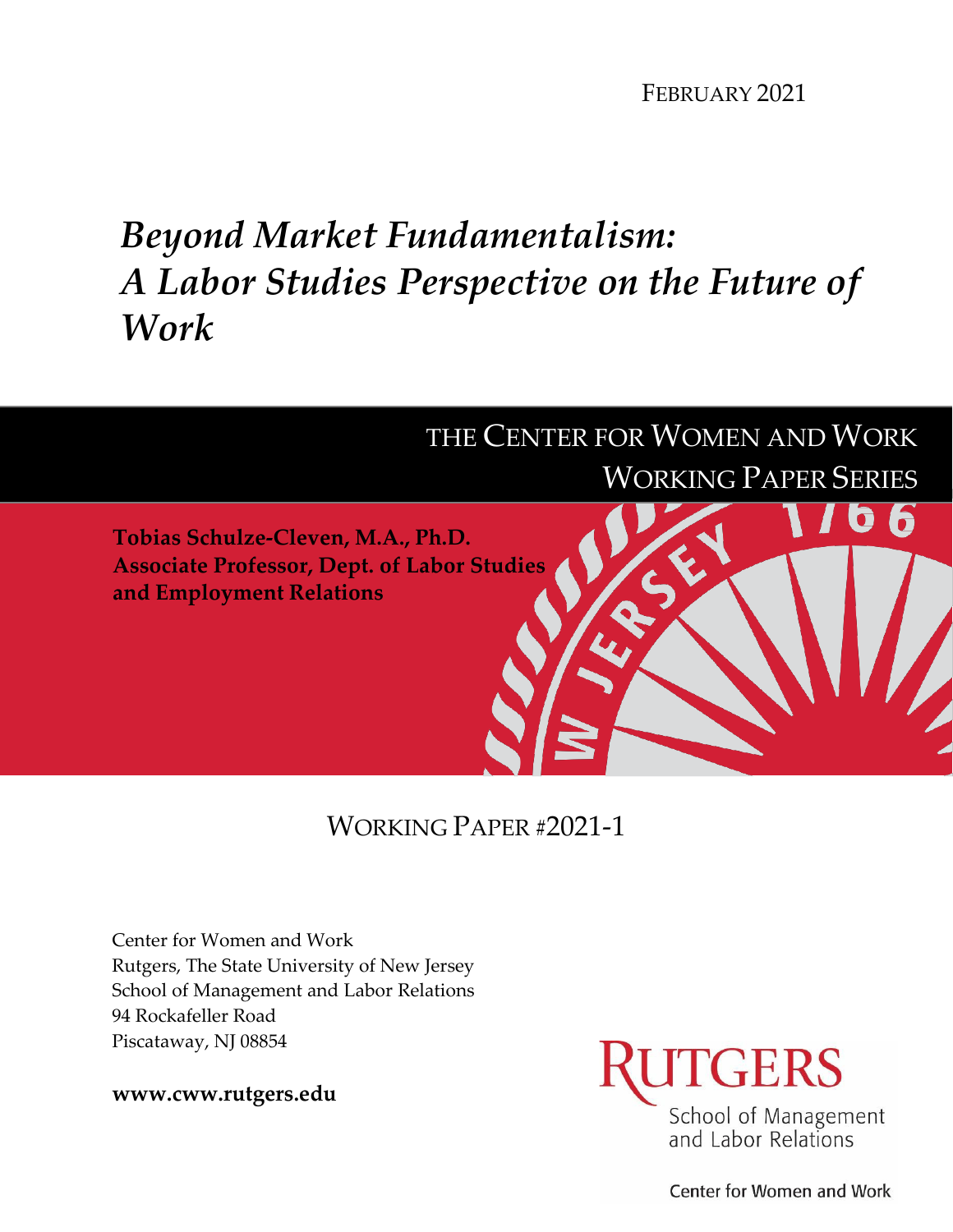### **Beyond Market Fundamentalism: A Labor Studies Perspective on the Future of Work**

by

Tobias Schulze-Cleven, Rutgers University-New Brunswick

Draft chapter for the 2021 Research Volume of the Labor and Employment Relations Association (LERA): Tobias Schulze-Cleven and Todd Vachon, eds. *Revaluing Work(ers): Toward a Democratic and Sustainable Future*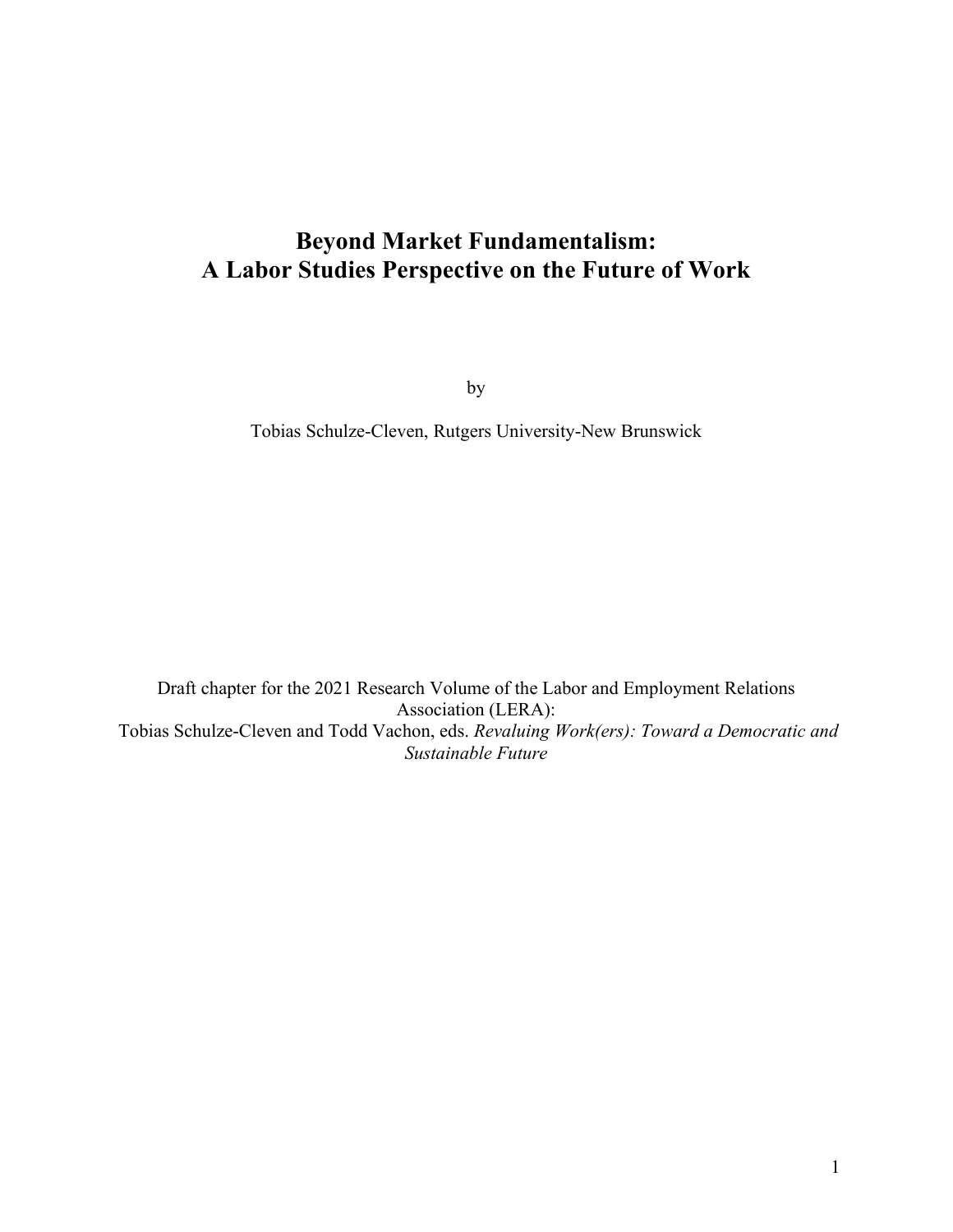The debate about how to build a desirable and sustainable future of work appears stuck. On the one hand, today's interconnected economic, political, and ecological crises have nurtured widespread skepticism of neoliberal policies' uniform emphasis on the promises of free markets and individual choices. Policymakers' reliance on simplistic – and often deeply normative – notions offered by economists in support of such policies has attracted particular criticism (e.g. Appelbaum 2019; Skidelsky 2020). On the other hand, most contributions on the evolution of work remain denominated in the neoliberal terms codified in economic theories. This includes the assumption that markets and technology will determine – rather than merely effect – the looming reorganization of social life.

Of course, the influence of economics on policymaking has neither been absolute nor direct, given that a plethora of mediating circumstances across countries has conditioned the discipline's intellectual guidance. Yet the increased professional authority of economists, their institutional positions in government, and the diffusion of their styles of reasoning have had a profound impact (Hirschman and Berman 2014). Perhaps most crucially, economists have even come to speak for leftist political parties, calling on them to overcome long-held skepticism of market-led policy solutions and to embrace neoliberal policies as "modern" and contextappropriate approaches (Mudge 2018) – often with disastrous consequences for these parties' electoral prospects.

In the United States, recent empirical research has led many progressive economists to abandon core neoliberal beliefs, and a growing number of them now readily admits that the discipline has been wrong to push neoliberal policy prescriptions (e.g. Krugman 2019; Romer 2020). Yet economics textbooks and mainstream discourse frequently fail to reflect these reservations. For instance, the nation's best-selling introductory textbook flatly asserts neoliberal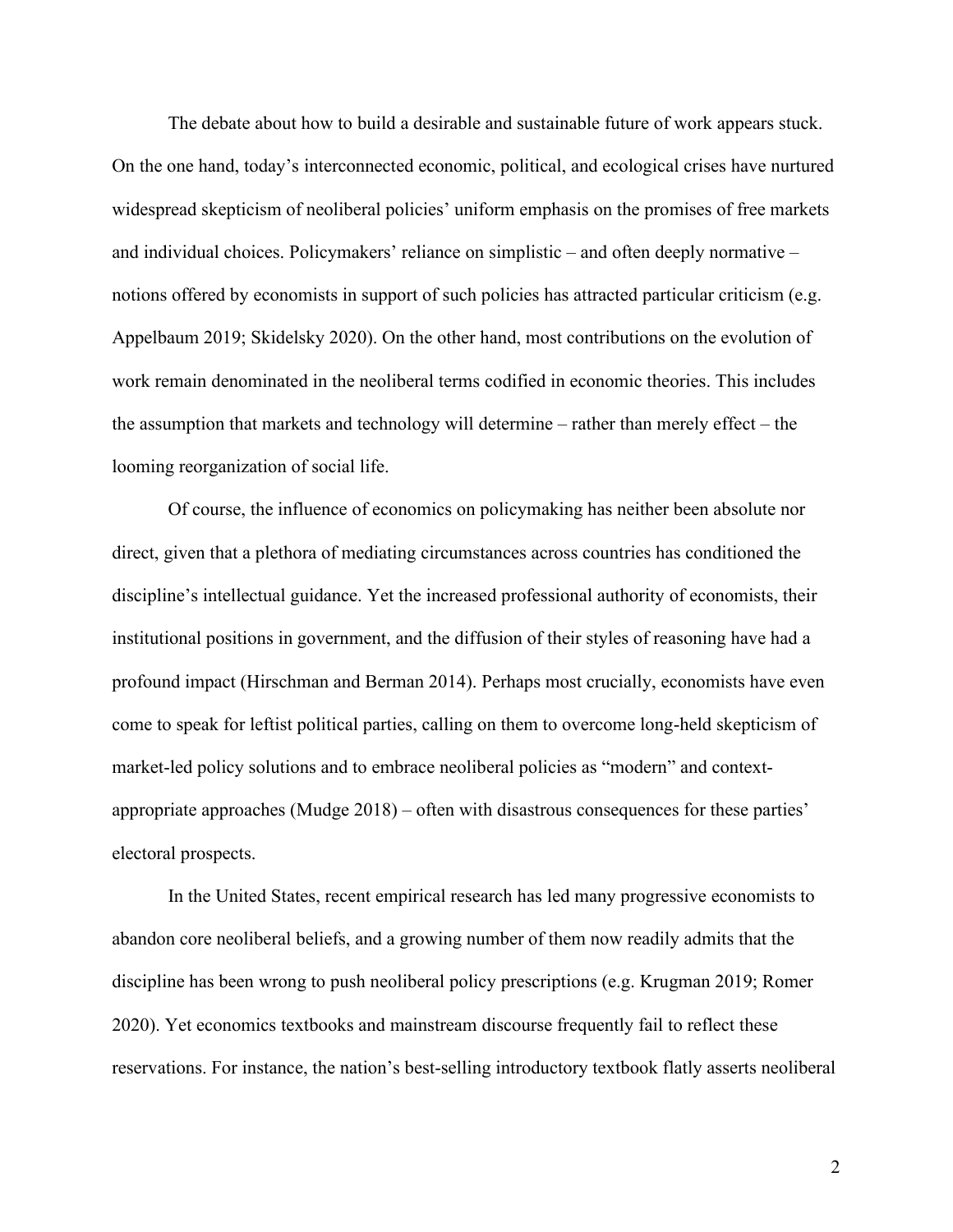mantras without any qualifications, from the supposed trade-off between equity and efficiency, to the negative effects of government redistribution on economic growth (Mankiw 2015: 5). This flies in the face of empirical realities, including the positive association between higher taxes at the top of the income distribution and faster growth across countries (Boushey 2020).

What guiding ideas can take the place of neoliberal assumptions, and what academic research can governments turn to in order to build a sustainable and inclusive future of work, i.e. one that is actually desirable for workers and thus for citizens? Credible alternatives, or at least complements, to economic theories are needed to loosen and potentially dislodge neoliberalism's hold on contemporary thinking about work, the economy, and their evolution. Without alternatives, there is little reason to think that neoliberalism's contemporary resilience will diminish (Schmidt and Thatcher 2013). The American debate certainly points in this dispiriting direction. Mainstream contributions generally fail to appreciate the role played by neoliberalism in facilitating populist plutocracy and have little to say on what it would take to keep democracy from fully degenerating into oligarchy (Winters 2011; Purdy 2018).

This chapter argues that the academic field of labor studies can provide intellectual direction. With its focus on the struggles of working people, interdisciplinary inquiry, and upholding workers' rights, labor studies brings a much better appreciation of the power of collective action and the role of politics to the debate on the future of work. All social scientific analyses are selective in terms of the questions they ask, the data they interrogate, and the type of abstractions they strive for, which means that they highlight, even prioritize, some parts of a complex social reality over others (e.g. Immergut 1998). I contend that both the analytical choices and normative commitments of labor studies are well aligned with the looming tasks laid out in this volume's introduction.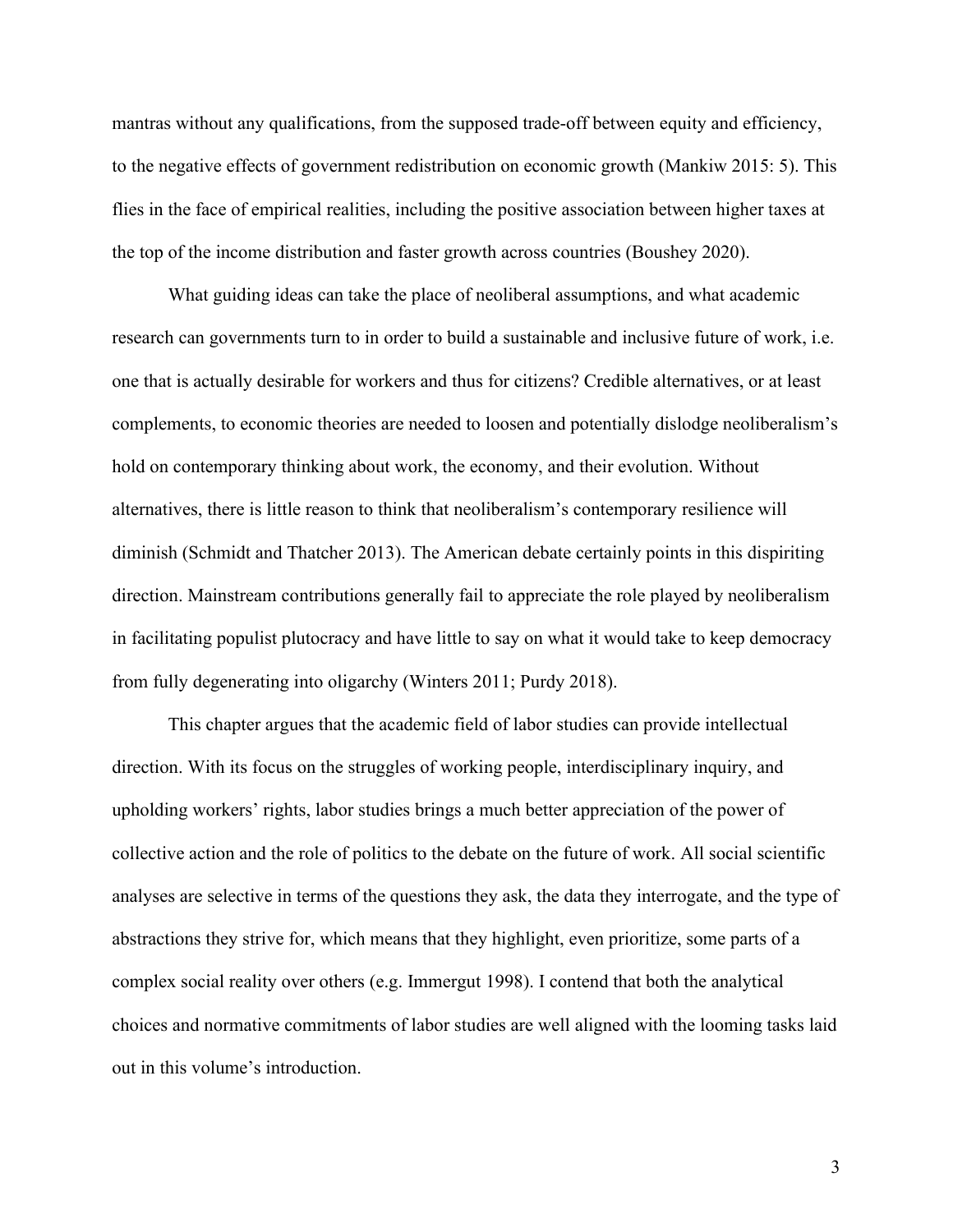This chapter spells out the essential contribution of labor studies in three steps. A first section recounts the rise of neoliberalism and economics to illustrate the influence of ideas on policymaking and to make the case for unchaining the future of work from the market fundamentalism that neoliberalism and economics have promoted. The second section presents labor studies as the source of an alternative set of ideas that comes with unique advantages for understanding what needs to go into building a democratic and sustainable future of work that delivers on workers' interests. A concluding third section builds on the preceding analysis to elaborate the volume's main arguments.

#### **UNCHAINING THE FUTURE FROM MARKET FUNDAMENTALISM**

While neoliberalism is an ideology and economics is a social science discipline, they share a commitment to the efficient management of scarce resources through markets, which generally means opposing collective political decision-making that could undercut market efficiency. This joint normative vision has fundamentally shaped the world of work globally over the past few decades and now acts as powerful constraint on a future of work that would address societies' interlocking ecological, political, and economic crises. This section sketches the historical trajectory of these ideas, before delving into three key hurdles that prevent many mainstream economists from productively engaging in the debate over building a democratic and sustainable future.

#### **The Historical Trajectory of Neoliberalism**

The main promulgators of  $20<sup>th</sup>$ -century neoliberal thought borrowed heavily from Adam Smith, the 18<sup>th</sup>-century moral philosopher turned father of economics. According to Smith,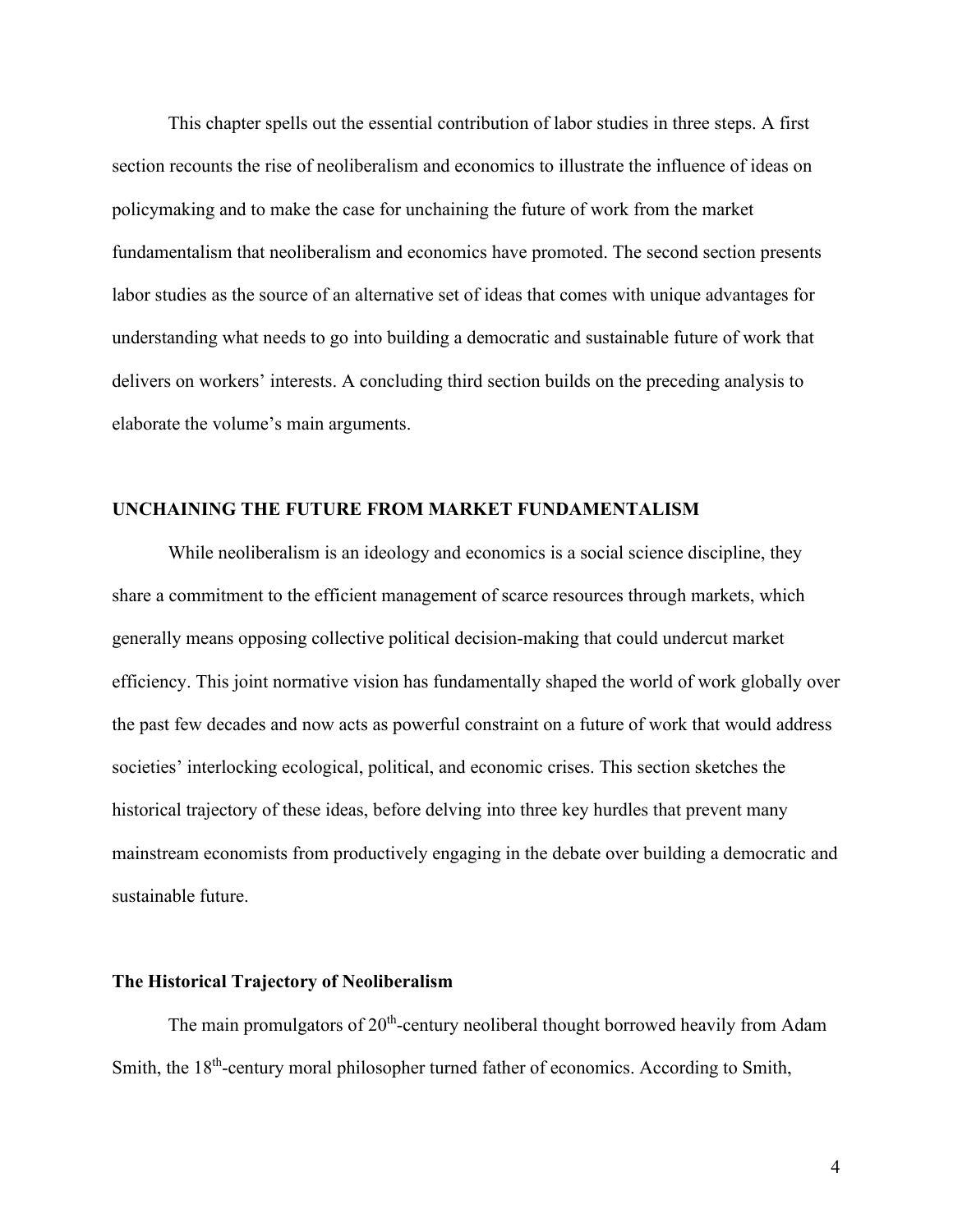market society would challenge what he saw as the unwarranted political privileges and restrictions of feudalism. Allowing for a greater degree of specialization and a deeper division of labor, markets would provide greater opportunities on the individual level and promote the wealth of nations by aggregating individuals' self-interested decisions. Neoliberals turned Smith's arguments against the democratic welfare states and international institutions built after World War II. When progressive policymakers defended regulatory limits on markets' reach and devised Keynesian macro-economic management in the name of serving the "common good" and the "public interest," neoliberals like August Friedrich von Hayek and Milton Friedman diagnosed political overreach and collusion. While Smith had objected to the monarchically sponsored monopolies of chartered trading companies, 20<sup>th</sup>-century neoliberals were skeptical of the organizational power wielded by both public authorities and labor unions.

As the postwar Keynesian regime ran into long-predicted trouble during the 1970s, with businesses rebelling against workers' newfound power that governments' full-employment strategies had provided (Kalecki 1943), right-wing reformers successfully called on neoliberal ideas and popularized them in the political mainstream. In the words of Ronald Reagan, government was the problem, not the solution. Britain's Margaret Thatcher was arguably the most outspoken critic. Thatcher stated flatly that there was no such thing as society, only individual men and women, and families, thus denying the existence of the collectivity whose interests had motivated policymakers' postwar quest to more extensively flank the economic sphere with institutions of social protection.

The diffusion of neoliberal ideas has not been uniform, but labor market reforms were soon adopted across countries, as were broader deregulatory initiatives launched to spur economic adaptability (e.g. Schulze-Cleven, Watson, and Zysman 2007; Schulze-Cleven and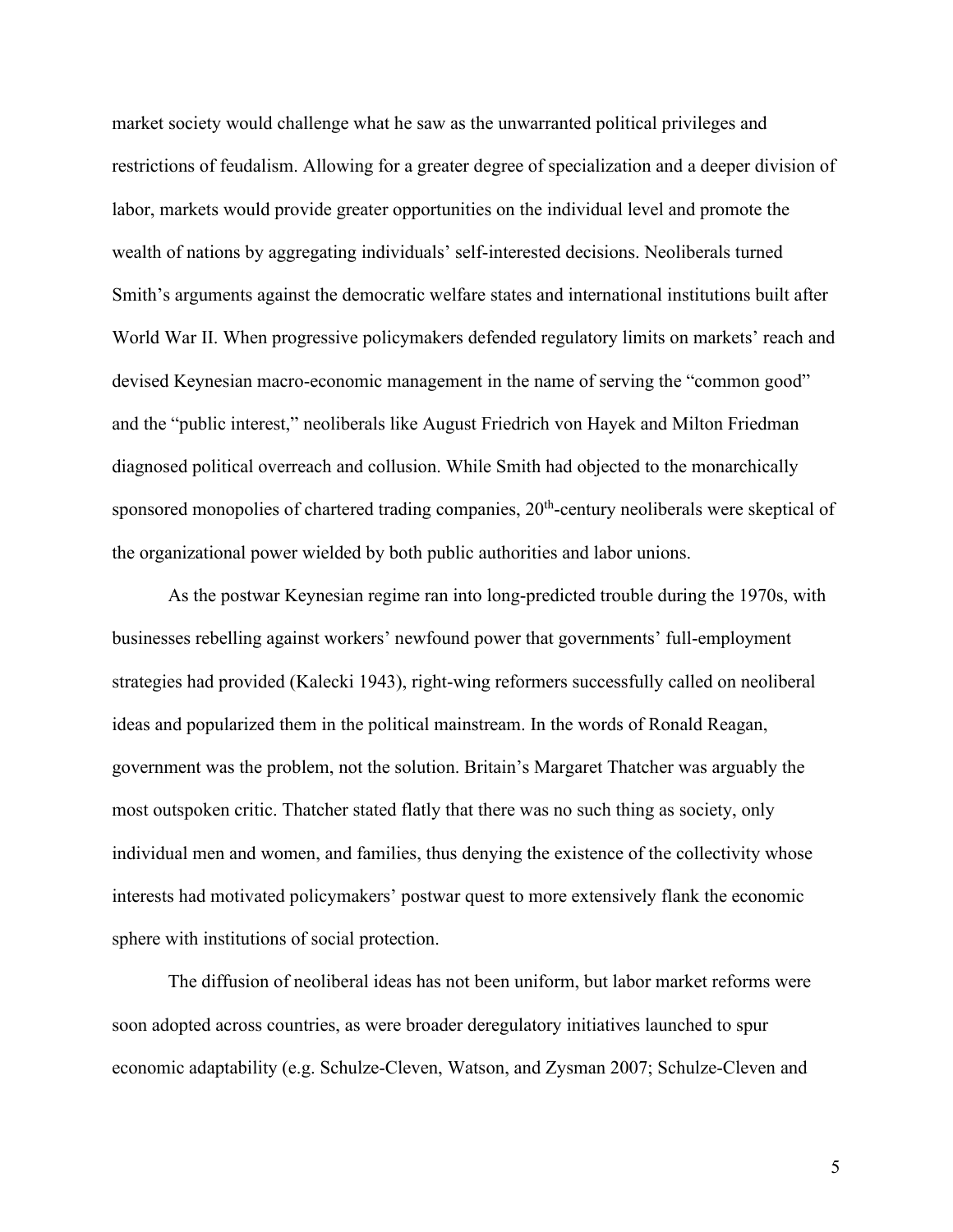Weishaupt 2015). Where the collective has remained a reference point, individuals' relationships to it have been deeply transformed. While postwar welfare states had emphasized society's obligation to sustain individuals' well-being by expanding social citizenship, contemporary neoliberal discourses tend to stress individuals' responsibilities to support their country's global competitiveness (Lessenich 2008).

#### *Modern Economics Arrives*

Economics itself moved quickly beyond Smith's underspecified notion of markets working as if an "invisible hand" led them. By the late  $19<sup>th</sup>$  century, the outlines of neoclassical economics were established. This approach spells out with mathematical precision how – in a hypothetical state of "perfect competition" – variable prices can match supply and demand in market equilibria. This matching process, neoclassical theory argues, maximizes the utility of all (rational and self-interested) participants, given their preferences and resource endowments. According to the theory, equilibrium prices equal both a purchaser's marginal benefits and a seller's marginal costs. In the labor market, this translates into individual wages representing a worker's marginal productivity rather than the result of a bargaining process.

In terms of assessing the worth of goods and services, the neoclassical approach decidedly breaks with the labor theory of value of classical economists. Embracing a thin utilitarian theory of worth, it views value as entirely subjective, expressed in the prices of transactions that themselves are a function of scarcity and individual preferences. No judgment of an activity's worth for the collective is necessary, given that outcomes are treated as revealed preferences; and the value of collective economic activity – including its growth – can be easily captured through the aggregation of transactions as the gross domestic product.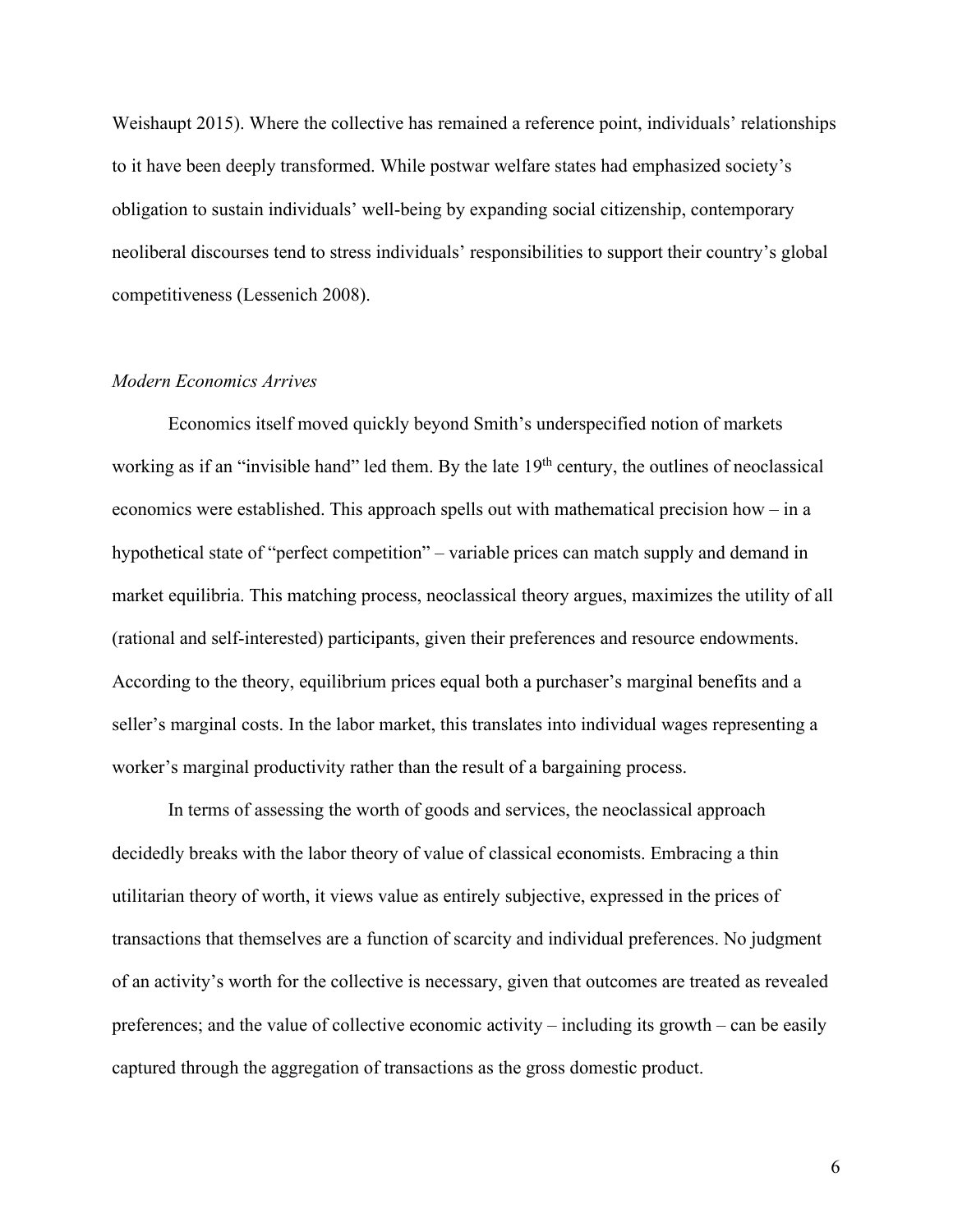By the mid-20<sup>th</sup> century, a new neoclassical synthesis incorporated the macroeconomic insights of John Maynard Keynes. While this codification of knowledge further marginalized non-mathematical analyses, including the institutional tradition, it did not mean that disagreements had been removed from the discipline.<sup>[1](#page-37-0)</sup> Yet whatever the discipline's shifting controversies were, they never cast doubt on the neoclassical model's main propositions, which meant that introductory economics courses could forcefully advance the case for the power of markets. Serious discussion of the long list of unrealistic assumptions underlying the neoclassical model (and, in particular, its general equilibrium formulation) – including a timeless economy with unlimited future markets, companies' ability to flexibly adjust labor-capital ratios in production (i.e. the differentiability of the production function), complete information, and perennial full employment – became relegated to advanced courses. Moreover, when theorizing got a bit closer to real-life markets, such as with respect to the "non-accelerating inflation rate of unemployment" (NAIRU), this did not appear to undercut economists' faith in neoclassical meta-theory. Notwithstanding the fictional character of the theoretical edifice provided by modern economics, right-wing politicians easily mobilized it to bolster their criticism of labor markets' "rigidities" and promote deregulation.

#### *The Left Turns to Neoliberalism*

When progressives eventually embraced neoliberalism during the 1990s, they did so under the banner of offering a third way between popular neoliberal conservatism and old styles of socialism that had become further delegitimated by the fall of the Soviet Union. Intellectually, they drew from economists' theories about human capital, flanked by some reliance on endogenous growth theory, which offered a way out of the dual obstacles the left was facing by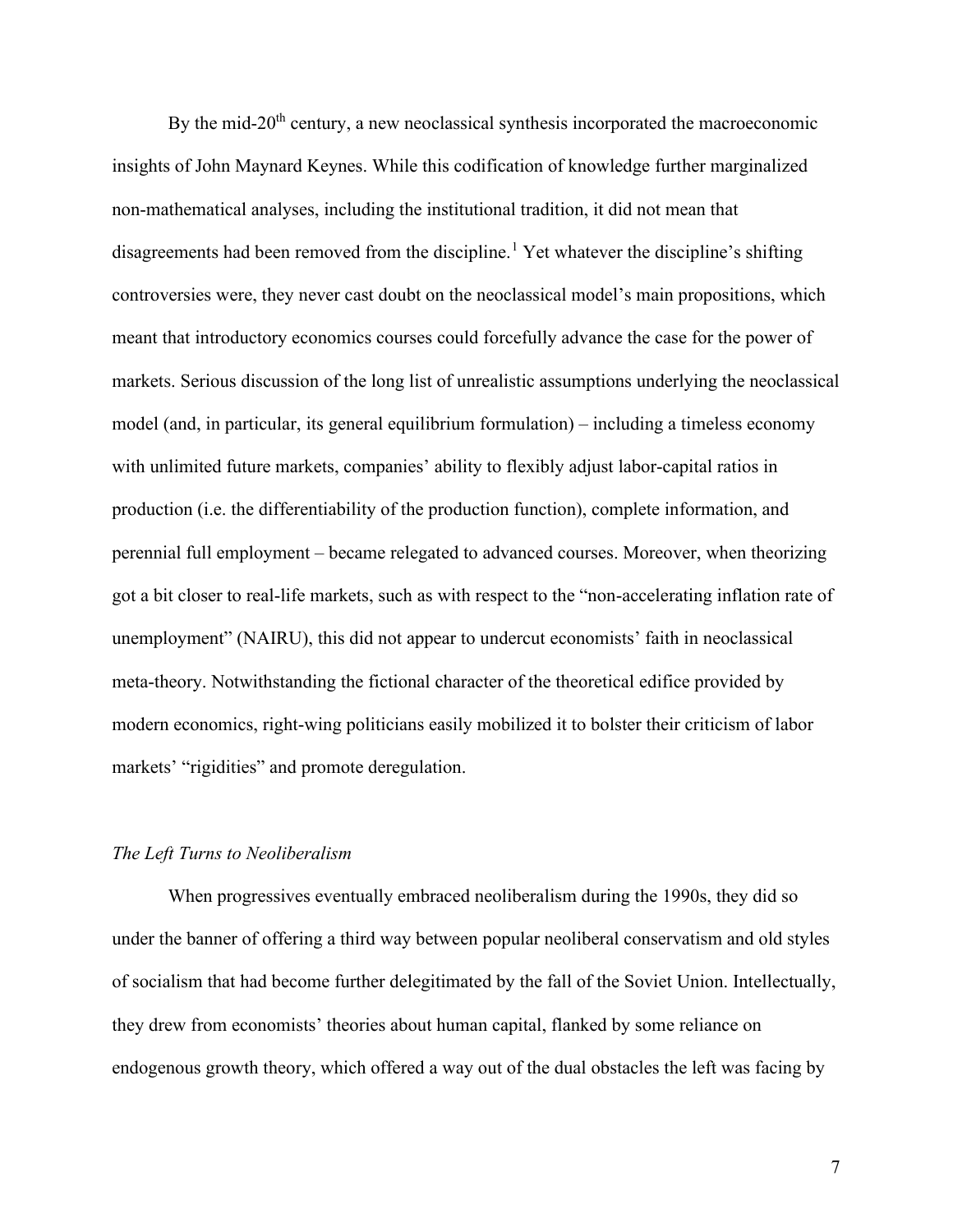the end of the  $20<sup>th</sup>$  century. In the realm of policy, the leaders of leftist parties were looking to maintain welfare state generosity and avoid the type of retrenchment that the right was implementing, even as progressives themselves came to think that fiscal expenditures had little room to grow. Moreover, politically, they were searching for ways to expand electoral support beyond the shrinking working-class vote, which de-industrialization and the weakening of unions had undermined, and to appeal to voters from the middle class, many of whom were more skeptical of redistribution due to their own wider asset ownership (Hall 2020).

Emphasizing the skill-biases of technological change, human capital theory offers the expansion of education as the primary way to contain rising economic inequality in the context of increasingly knowledge-based capitalism. For the optimists on the left, this education-focused path promised to turn the tables on workers and companies, empowering individuals to have companies compete over them and enlisting the process of capital accumulation for workers' own benefit (Andersson 2010). Yet this modernization strategy also entailed significant shifts away from traditional social democratic conceptions of human progress, including equating cultural and social values with economic ones, as third-way reformers embraced markets as the primary means of socio-cultural inclusion and encouraged workers to conceive of themselves primarily as entrepreneurs focused on leveraging individual human capital (Bröckling 2015).

#### *Assessing Neoliberalism's Impact*

In hindsight, the limits of the left's neoliberal strategy are striking. As third-way reforms sought to support those workers able to compete in the knowledge economy, they had little to offer to those workers who could not. Plans to socialize at least part of the costs associated with investments in human capital often fell short, and companies soon discovered that human capital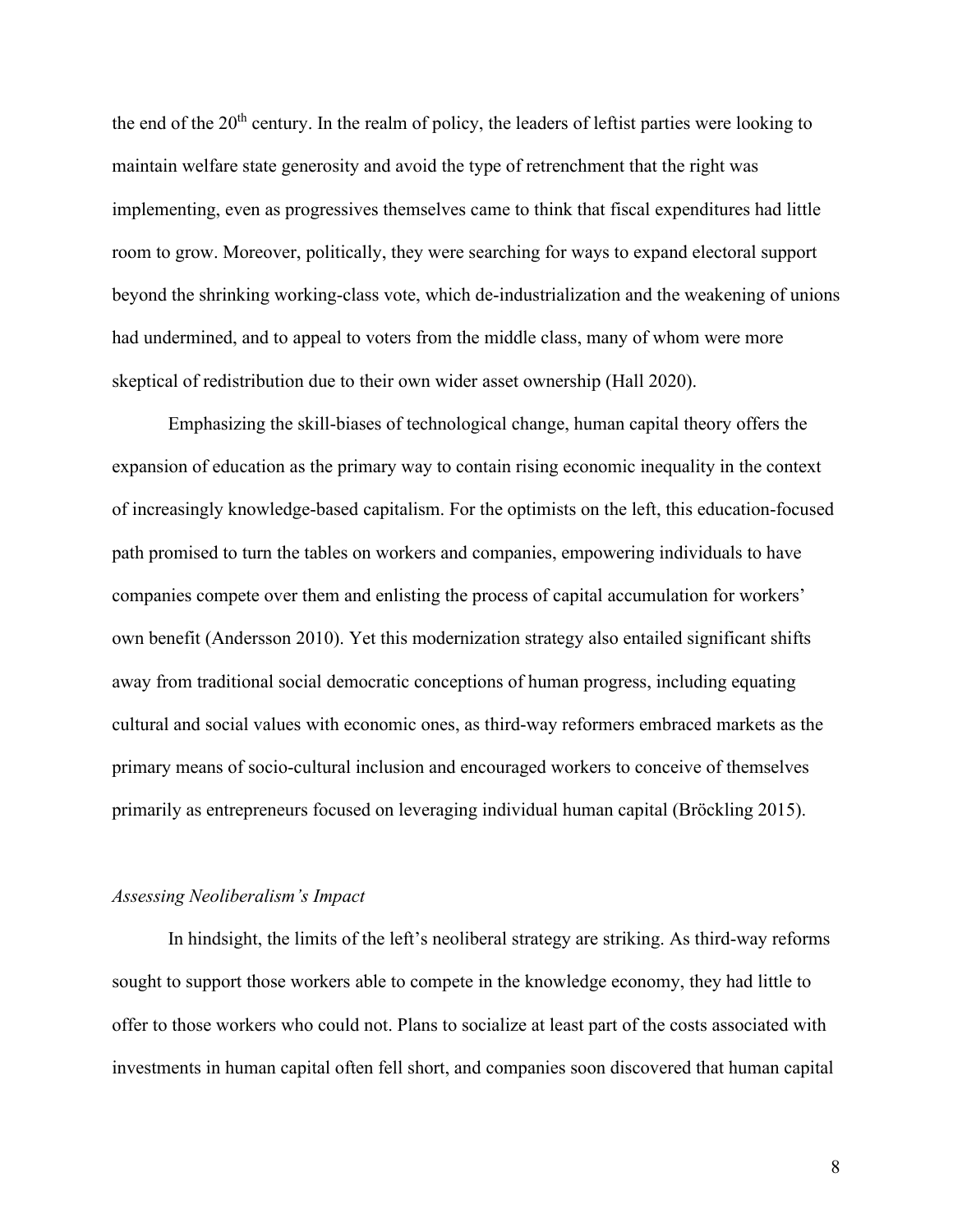was available around the world – often at lower cost than in the advanced democracies (Brown, Lauder, and Ashton 2011). Workers unable to compete increasingly fell behind, and many began to support right-wing populist parties and movements.

Moreover, just when the education sector was supposed to empower workers for successful market-based competition, policymakers increased the role of markets in the governance of higher education (Schulze-Cleven 2020). This produced "varieties of academic capitalism," which shifted power to those individuals with the highest endowments of financial and human capital (Schulze-Cleven and Olson 2017). While the prospect of improved living standards for the next generation have dimmed for many workers, the marketization of education has left the financial elite with expanded "neo-feudal" opportunities to transfer their status to their offspring via the purchase of educational credentials (Schulze-Cleven et al. 2017). Unsurprisingly, parts of the left moved away from neoliberalism as the negative feedback of third-way reforms became evident, yet no agreement on how to re-regulate the economy or reconnect with former voters has emerged.

Looking back at the last half a century, the impact of neoliberal thinking has been remarkable. Providing a new "software" to run the economy's "hardware," neoliberal ideas have starkly recast processes of market allocation (Blyth 2019). Most economists have tended to encourage this reorientation, whether it was policymakers' move from demand management to supply-side strategies, the abandonment of unemployment prevention in favor of inflation minimization, or attempts to leverage liberalizing and assets-focused reforms – not just in education but in pension and housing policies as well – for encouraging workers to think more like capitalists. As an epistemic community, economists have had less to say about the distributional consequences of these decisions, given that the discipline has no conception of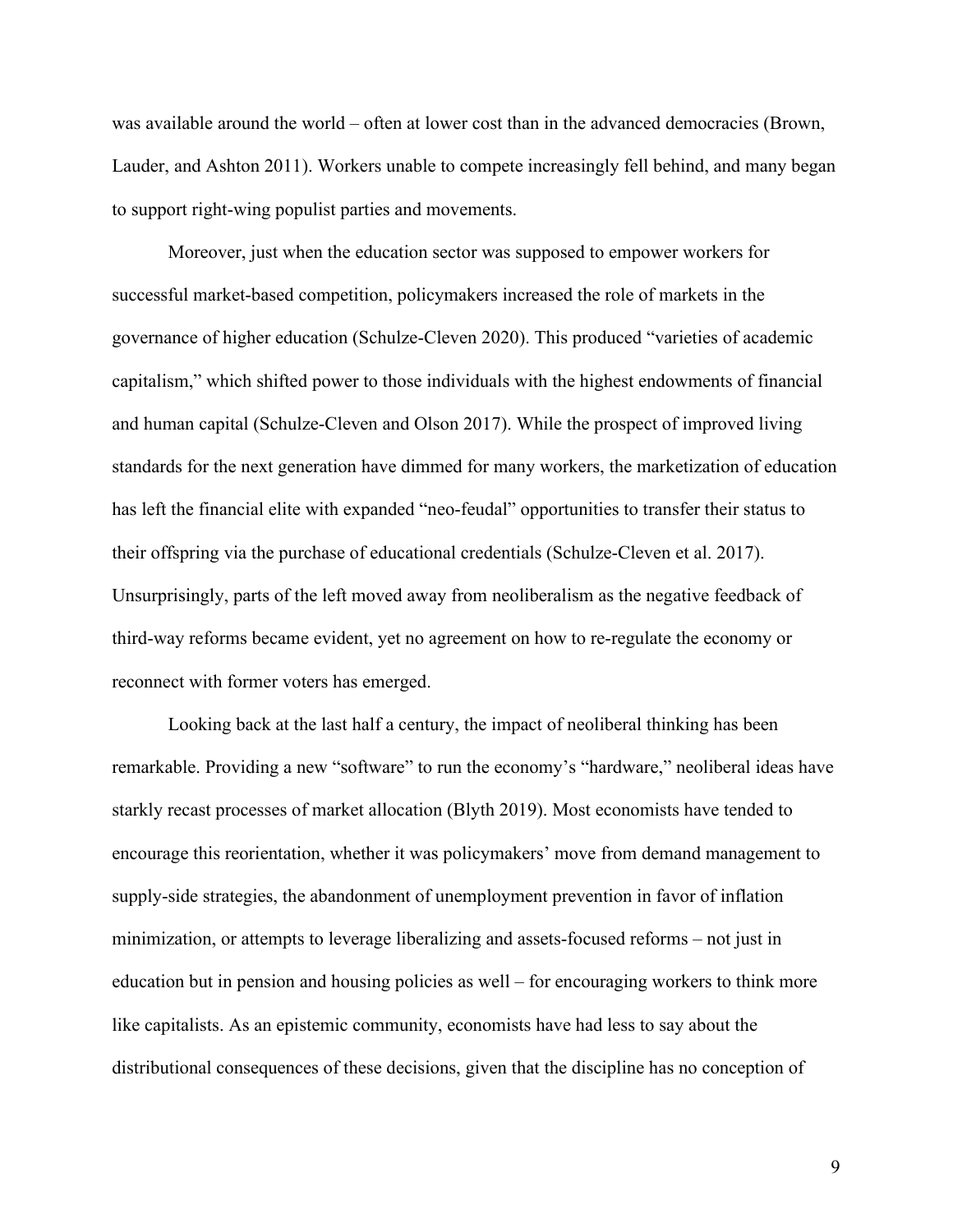social relations beyond markets, generally ignores the role of ideas, and defines away social conflict (e.g. Rodrik 2015).

#### **Barriers to Productive Engagement in a Debate on the Future**

Economics continues to evolve, of course. Some high-profile economists have pushed hard against the limitations of their own discipline, emphasizing the role of democratic decision making in setting limits to market rule and containing increased inequalities (e.g. Stiglitz 2020; Banerjee and Duflo 2019). Innovation in teaching is particularly pronounced, with efforts to place abstract theories in real-world contexts, including the 2007-08 global financial crisis. In research, moreover, there is growing recognition that the entire edifice of modern macroeconomic policy is rather unstable, with scholars revisiting long-standing theories about fiscal and monetary levers (e.g. Blanchard and Summers 2019).

Nevertheless, economics' ontological and epistemological conventions continue to contribute to a truncated debate on the future of work. First, and particularly problematic, some economists still aim to establish the total primacy of markets in social relations and erase all notions of the "social" (and the "political"). Practically, they seek to turn the fictional – and arguably dystopian – neoclassical model from a benchmark device for positive analysis into a normative framework that "messy" real life should approximate (Ackerman and Beggs 2013). One prominent voice recently presented this position as a "Just Deserts" perspective that aims to ensure workers' compensation "congruent with their contributions" and restricts government interventions to cases of market imperfections that prevent any individual earning exactly "the value of his or her own marginal product" (Mankiw 2013: 32).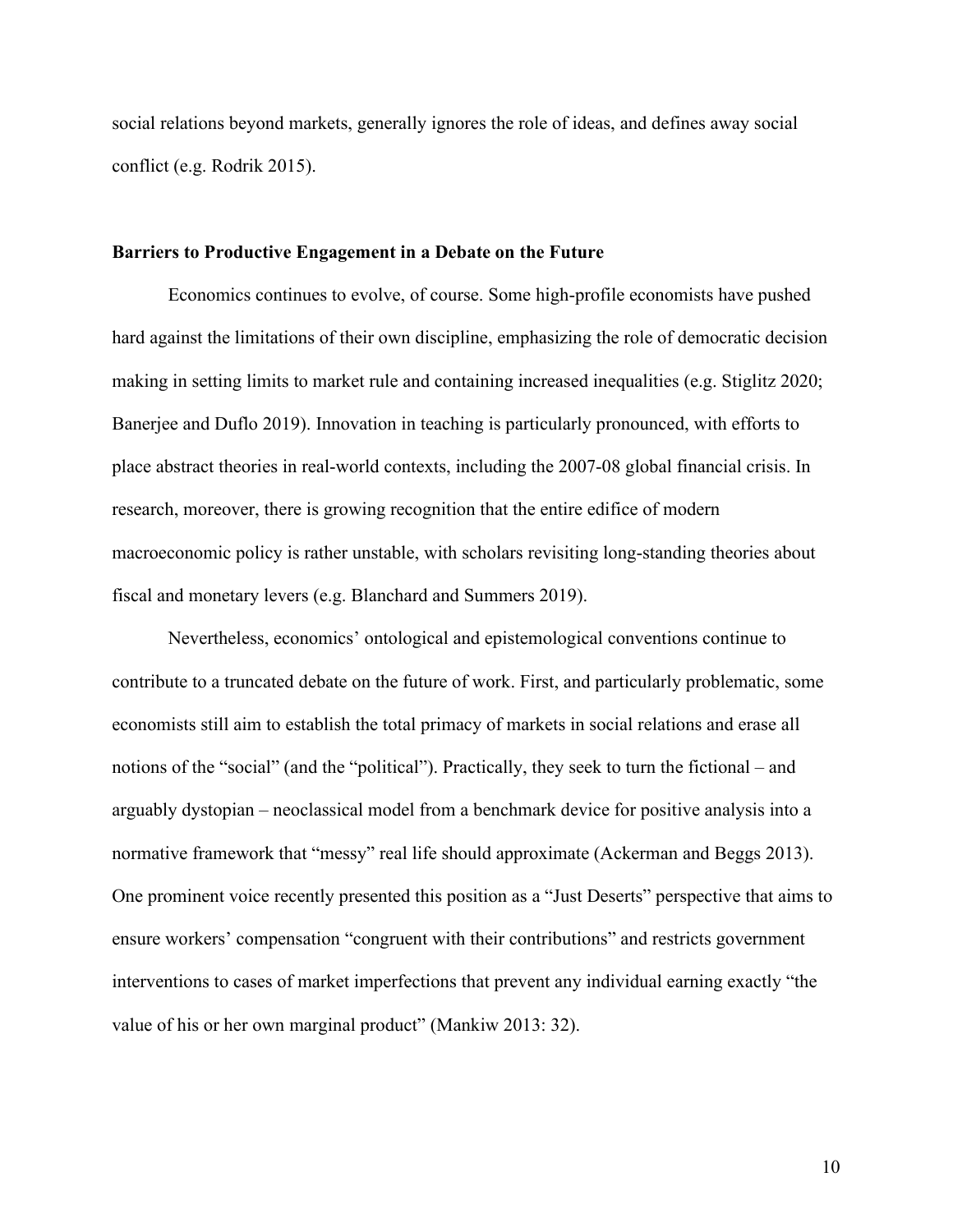Second, and more broadly, what is considered knowledge in the discipline continues to be tilted to what can be theorized through formalization in mathematical models, a phenomenon that Paul Krugman long ago described as the "remarkable extent to which the methodology of economics creates blind spots" (Krugman 1993: 26). Debate about the sources of global patterns of inequality – slowly decreasing among countries and rapidly rising within them as divergences between classes become more pronounced (Milanovic 2016) – is a powerful case in point. For instance, even after Krugman had modeled how the presence of increasing returns could undermine neoclassical theories of international trade, he fervently criticized non-mathematical analyses of trade policy that diverged from neoclassical conceptions (Krugman 1996). Only recently did Krugman admit that he was wrong on the benefits of free trade, and he now acknowledges the drawbacks of globalized markets. Rather than trade, economists emphasized technological change as a source of inequality, a reading that far better fit with the neoclassical reference model, even as evidence against it was mounting (Lauder, Brown, and Cheung 2018). Some economists have admittedly come around to acknowledging the importance of political decisions, including steps taken to weaken unions (Stansbury and Summers 2020). Yet this recognition appears largely limited to empirical analysis, making few inroads into theorizing.

Third, the discipline's narrow scope of analysis inhibits its ability to build knowledge over time in other ways as well. One important mechanism for such reduced capacity operates through the types of researchers that the discipline attracts and promotes, and the subset of research questions and empirical domains that the profession sees as relevant for the highestprofile journals. Centrally, the American economics discipline has long been overwhelmingly white and male. For instance, only about 20 of the more than 9000 professors of economics in the U.S. are Black (Child and Duffin 2020). The challenges associated with contemporary social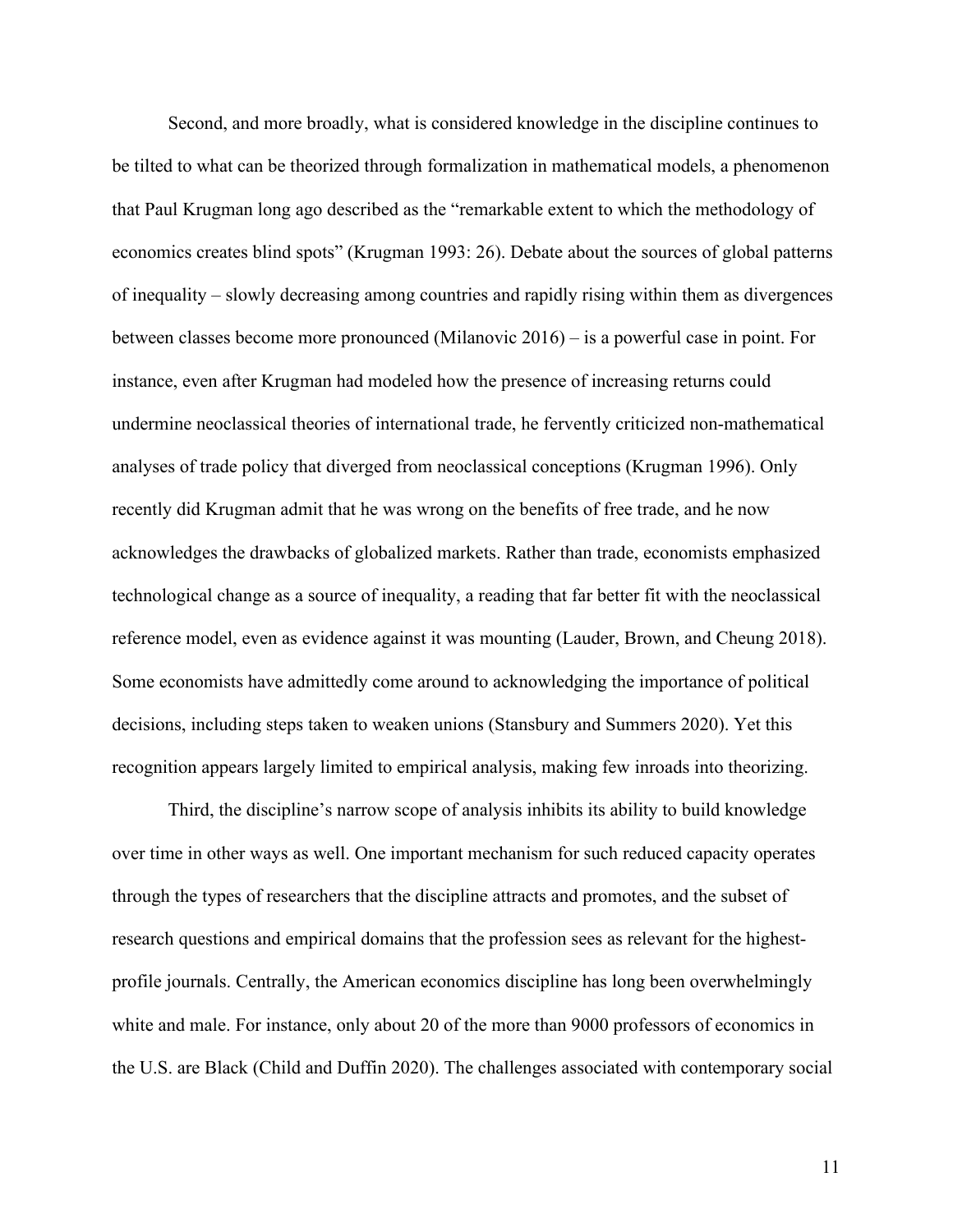selectivity were widely reported in the case of Lisa Cook, who sought to place an article about the effect of violence on the patenting activity of Black Americans (Cook 2014). Not only did this process take a decade, it also exhibited her colleagues' restricted knowledge of history and required interventions from disciplinary leaders (Child and Duffin 2020). It appears that this "social" constraint on the discipline's aggregation of knowledge contributes to a less than steady process of continually challenging long-standing principles in the discipline.

Having elaborated the far-reaching influence and analytical limits of neoliberalism and economics, it is now time to turn to labor studies as an alternative source of ideas that proceeds from, rather than sidelines, the social realities of economic exchange.

#### **THE UNIQUE ADVANTAGES OF LABOR STUDIES**

The advantages of labor studies for clarifying and guiding how to move toward a democratic and sustainable future stem from the field's particular focus. In contrast to the organization of economics around the goal of maximizing efficiency, labor studies seeks to understand the experiences of working people, which it tackles through interdisciplinary inquiry and with a commitment to upholding worker rights. By challenging disciplinary biases stemming from the interdependence of theorizing and methodology, and by being explicit about its normative agenda, labor studies has the potential to provide a truly transformative understanding of work. Given the field's integrated, problem-focused and context-sensitive lens, it is wellprepared to counter the increased uncertainty of the  $21<sup>st</sup>$  century, allowing us to more clearly see the political and organizational challenges lying ahead. This section first provides some background on the history of labor studies, then discusses the field's main features and particular benefits for thinking about the future of work and its human impact.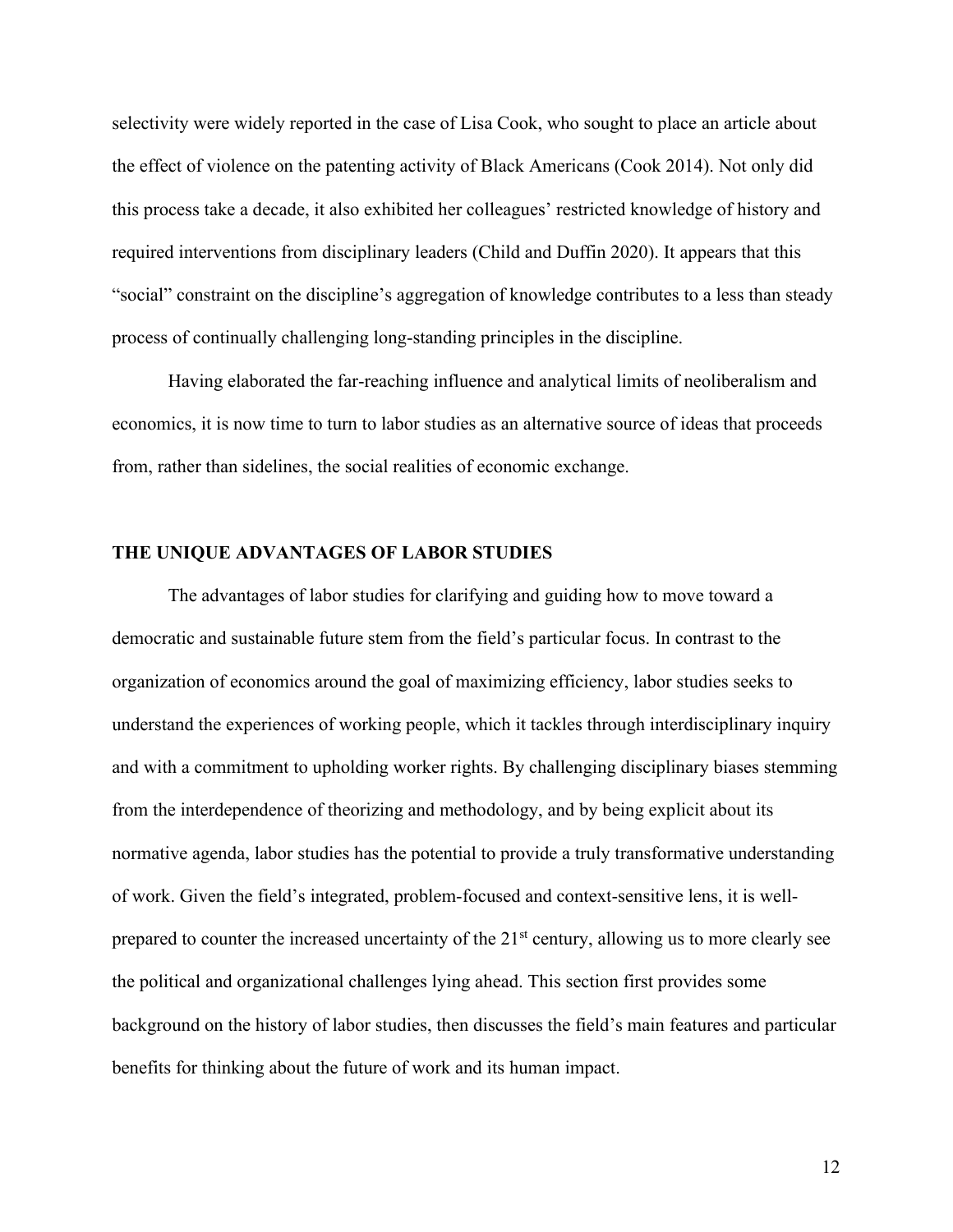#### **A Short History of Labor Studies**

As an interdisciplinary field, labor studies is naturally a broader tent than any specific social science discipline, particularly compared to economics' narrow grounding in the neoclassical core. At times, the phrase "labor studies" is used so widely that the focus of the field might appear fuzzy. [2](#page-37-1) Briefly skimming academic journals that carry the phrase in their titles around the world shows great variety, including labor economics and labor education, as well as both nationally specific and comparative analyses. Given this diversity, there are many ways to write the history of the subject and distill its essence.

From a North American vantage point, the field has strong roots in labor and worker education, first British and Danish, then later American, with U.S. universities offering nightschool classes since the late 19<sup>th</sup> century, and more specialized innovative institutions being founded in the 1920s (Gray 1966; Dwyer 1977). The industrial relations programs launched on the heels of World War II to promote labor-management cooperation provided the immediate institutional context for the development of labor studies, e.g., Harvard in 1942; Berkeley, UCLA, Cornell, Minnesota, Illinois, and Rutgers between 1945 and 1947; as well as Michigan and Indiana in the 1950s (Wong n.d.). These offered worker education in addition to, and sometimes in collaboration with, trainings that unions were offering themselves.

Labor studies arguably came into its own in the United States during the 1960s, with the first graduate program launched at the University of Massachusetts in 1965, and the first undergraduate degree at Rutgers starting in 1967 (Dwyer 1977: 199). Social mobilization for civil rights, the federal government's sponsorship of the expansion of higher education, and academic professionals' rising power within universities arguably provided crucial background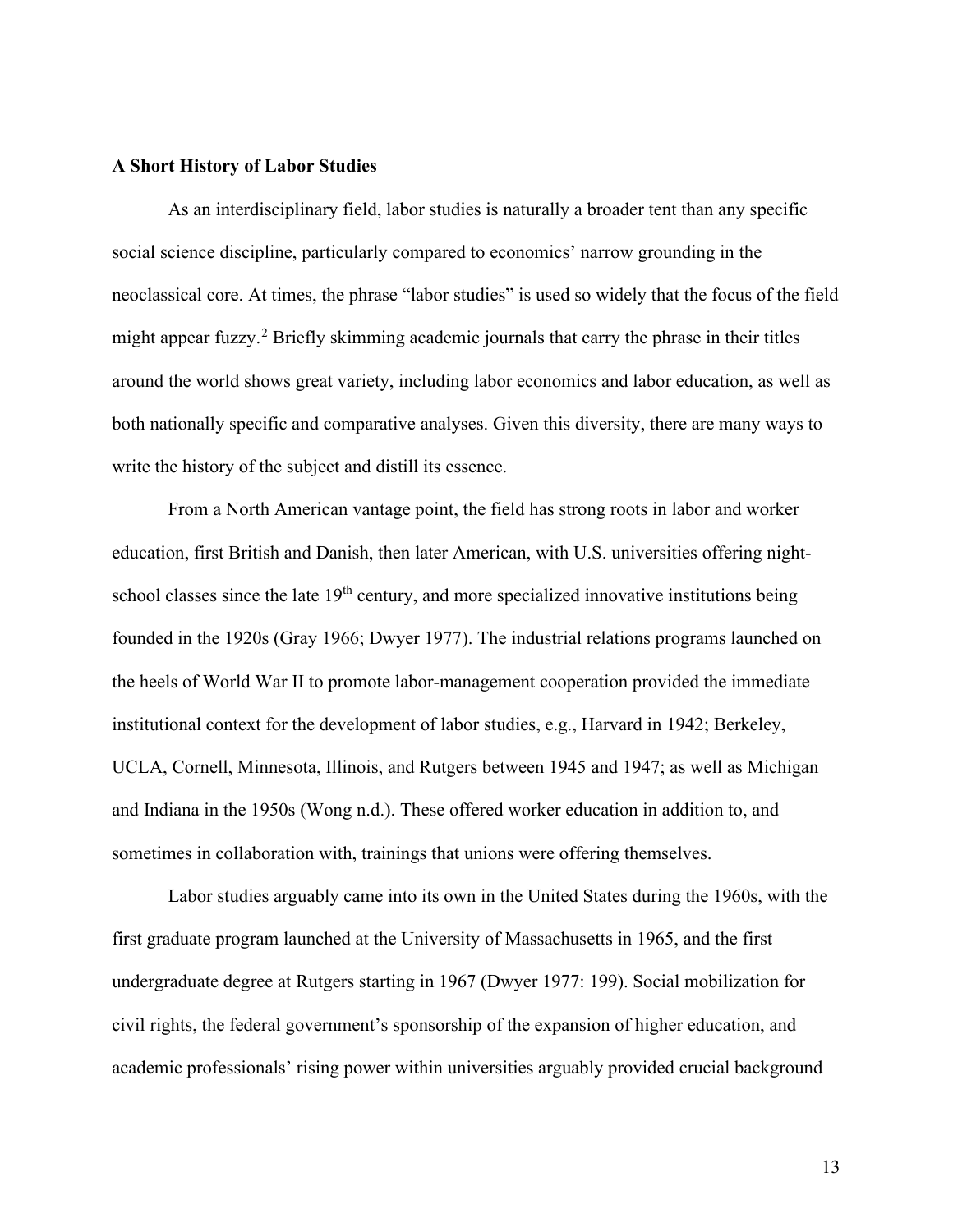conditions for the field's emergence (e.g. Jencks and Riesman 1968). Parts of society increasingly recognized human differences, and universities moved to credential knowledge about how such differences were associated with distinct life experiences. While labor studies focused on the effects of class, other new fields such as Black studies or Hispanic studies explored those of race (Dwyer 1977: 198).

Labor studies thus represented more than simply the "academization" of labor education, as one critic insinuated (Lieberthal 1977). In addition to a stronger academic professionalization of the faculty, the birth of labor studies included a clear shift in emphasis away from the utilitarian "tool" courses offered in universities' labor education and extension departments at the time. Instead, labor studies embraced a liberal arts approach that sought to integrate knowledge from a range of (mostly social science) disciplines about the "nature of work, those who work, and the organizations they create to advance and defend their interests" (Dwyer 1977: 201). In its normative orientation toward advancing "industrial justice," moreover, labor studies set itself apart from the neighboring field of industrial relations, which focused more on functional cooperation across the class divide and remained dominated by institutional economists (Dwyer, Galvin, and Larson 1977).

By the mid-1970s, labor studies had experienced substantial growth, including at community colleges, with certificates and degree programs being offered at forty-three institutions (Gray 1976: 35). The *Labor Studies Journal* launched in spring 1976. Arguably, the declining strength of American unions eventually weighed on the development of the field domestically (Parsons 1990), and there has been some organizational consolidation that more closely linked labor studies and labor education, as well as university-based and union-based programs. Specifically, the United Association for Labor Education (UALE) has brought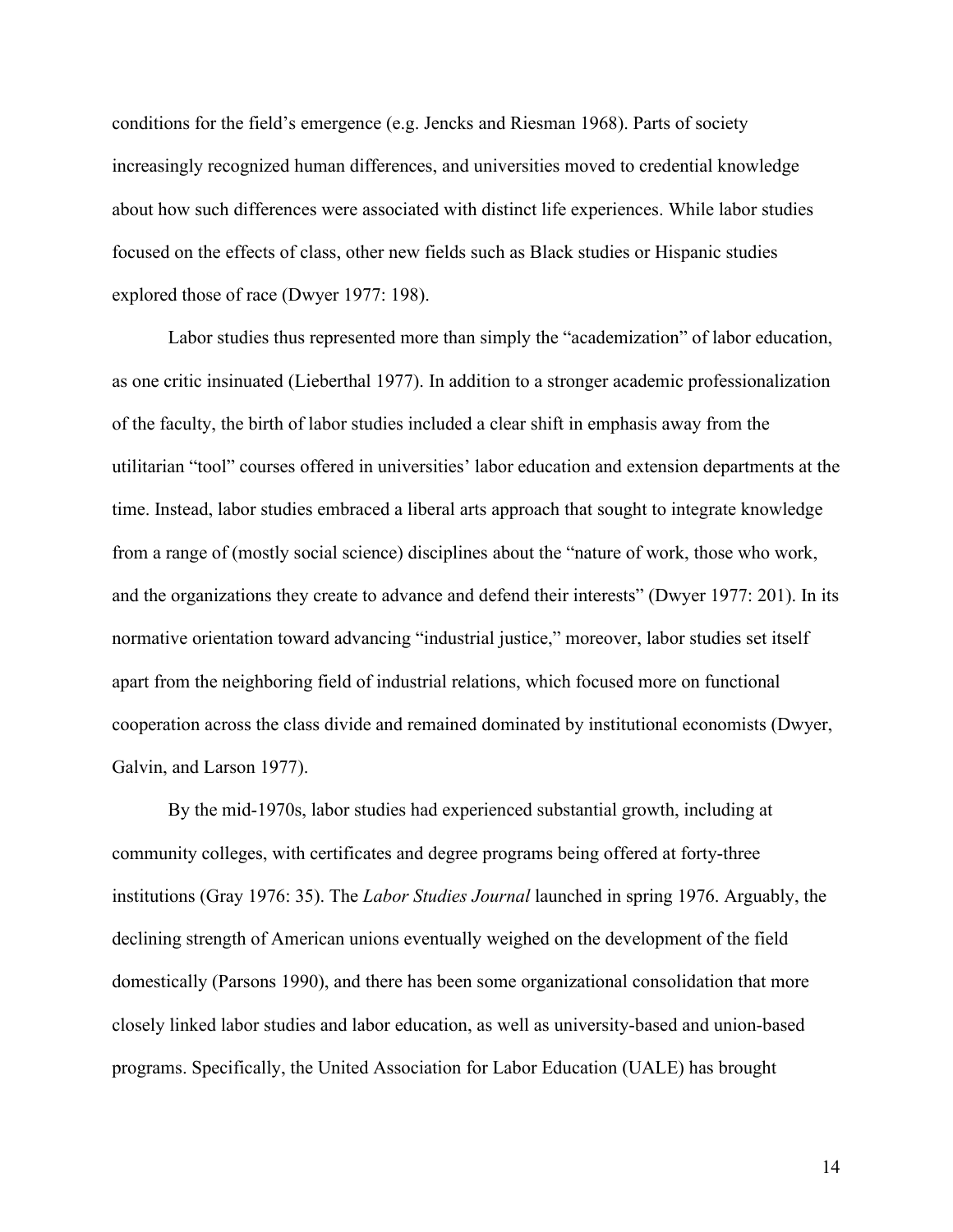together university and union-based labor educators since 2000, with the *Labor Studies Journal* acting as the UALE's official scholarly outlet. At the same time, the field successfully developed new audiences. While labor studies course offerings were initially aimed at working adults with union backgrounds, they today attract many younger students as well.

One area of labor studies where there has been substantial recent growth is crossnationally comparative and even truly global research (Burawoy 2009; Brookes and McCallum 2017). Building on such path-breaking scholarship as Beverly Silver's study of shifting global patterns of labor unrest since 1870, contributors to global labor studies have produced in-depth research on workers' experimentation with new ways to build labor power and renew their agency repertoires in different parts of the world (Silver 2003; Eaton, Schurman and Chen 2017). Occurring in parallel with the rise of "global labor history" (Van der Linden 2012), the expansion of global labor studies has benefited from support by the International Sociological Association's research committee on "Labour Movements." Another organizational pillar has been the Global Labour University, a network of trade unions, universities, the Friedrich Ebert Foundation, and the International Labour Organisation that offers MA-level degrees in five different countries. Centered around the *Global Labour Journal*, the scholarly community of global labor studies is filling a space that had been left open by the disciplines. For instance, the political science subfield of international political economy has had little to say about labor, and it took the new section on "Class and Inequality" of the American Political Science Association a while to embrace labor politics. At the same time, global labor studies appears to be consciously leveraging the particular advantages of specific disciplines, including wider and more analytically-driven selection of cases, more conscious temporal anchoring, and broadened geographic reach (Schulze-Cleven et al. 2017). Transnational labor alliances and the effects of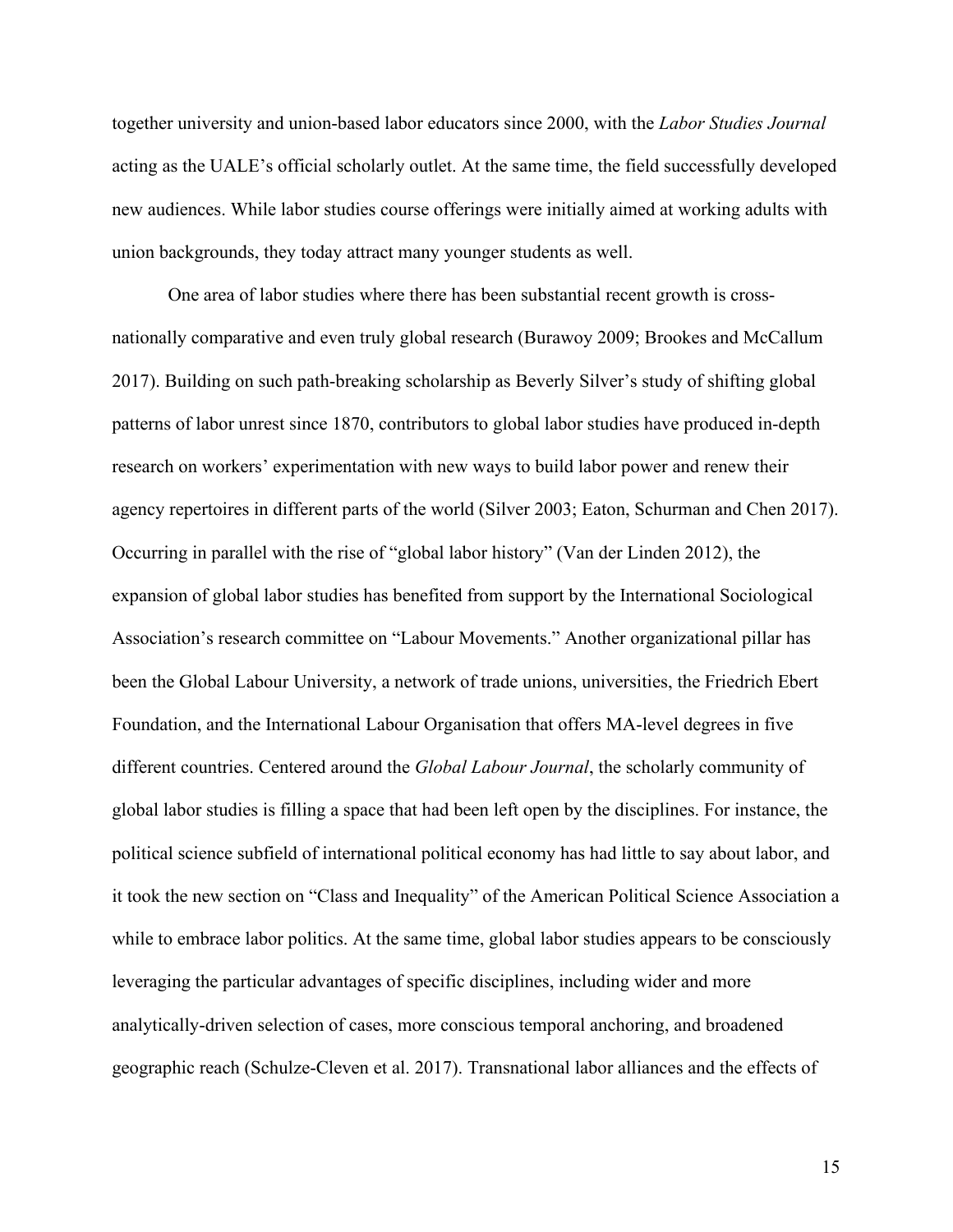transnational labor markets on worker strategies have been important recent themes, with the growth of precarity in the Global North providing an important linkage to long-standing patterns in the Global South (e.g. Brookes 2019; Mense-Petermann 2020).

Having briefly outlined the field of labor studies, let us now turn to the benefits of the field's core features for informing debate, policy, and scholarship on the future of work.

#### **Working People at the Center of the Analysis**

More than half a century after the first labor studies degrees were introduced in the U.S., the field continues to focus on the experiences of working people, their shared struggles, and the organization of their collective voice – grounded in an appreciation of the social function of work (Budd 2011). Seeking to speak to people's "total labor effort" (Golatz 1977: 2), the field takes a holistic human-centered approach, examining both formal and informal, paid and unpaid work. The focus is on appreciating working people's lives in their complexity, paying attention to political, economic, and social contexts, and examining the governance processes through which workers are managed, empowered, and ultimately valued. This explicitly includes examining how workers make sense of their work situation and conceive of ways to change it, from individual strategies to collective efforts, whether through unions or other means.

Three aspects of this approach are particularly important for overcoming blind spots in the contemporary debate on the future of work and refocusing it on democracy and sustainability. The first is the ability of labor studies to speak directly to the perennial social question, which explores how to refashion formally free but substantially un(der)protected wage labor in the face of social crisis and heightened distributional conflict. While the social question is a product of the enlightenment and the industrial revolution in the  $18<sup>th</sup>$  and  $19<sup>th</sup>$  centuries, it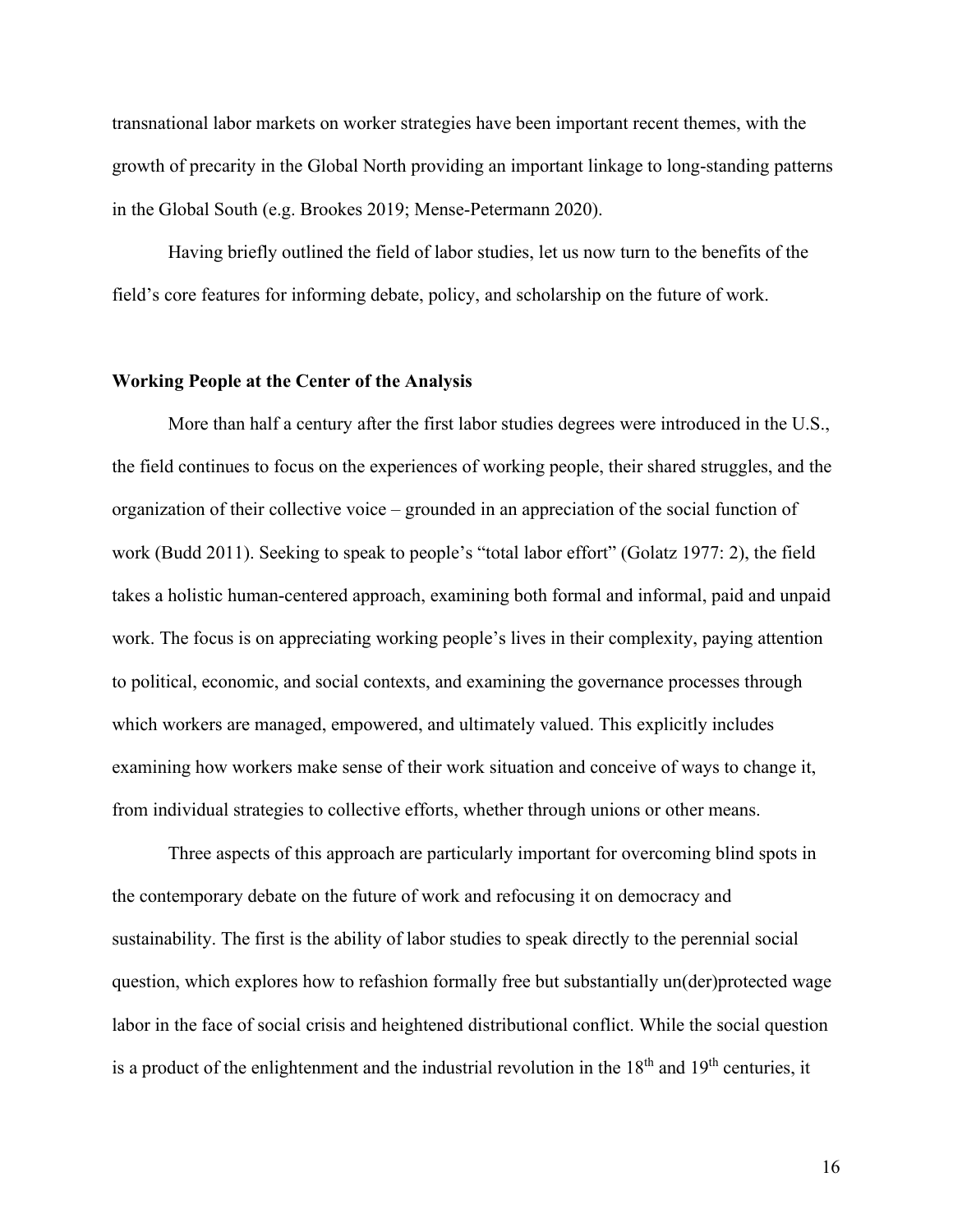continues to be with us and poses itself forcefully for the future (Breman et al. 2019). Making substantive headway in addressing the drivers of contemporary economic instability, political backlash, and climate change turns significantly on improving protections for wage labor.

Historically, European nations were most successful in answering the social question during the  $20<sup>th</sup>$  century, with pressure from industrial unions proving decisive for building genuine "welfare capitalism" that provided open-ended employment contracts and extensive public social protection programs (Esping-Andersen 1990; Castel 2003). Yet, even this relatively successful strategy came with exclusionary tendencies domestically (such as on matters of gender and race) and internationally (e.g. encouraging brain drain from the Global South to the North). Moreover, the model has since lost much of its shine, as corporate strategies have shifted and former class compromises are becoming undone. Institutional retrenchment and drift, i.e. conscious cuts and the failure to update both public and in-work social protections to changing circumstances, have increased workers' precarity. The symptoms are widely known, including a declining wage share of GDP; the breaking apart of core features of long-term employer-worker relationships, as evidenced in the rise of outsourcing, self-employment, and gig work; increased contingency and a move to both part-time and fixed-term employment; and reduced coverage for collective bargaining.

The need for rethinking institutions at the work-welfare nexus has been clear for decades, yet private companies and state authorities have continued to shift financial responsibility for social risks onto the working population (Supiot 2001; Hacker 2019). Apart from the very top of the income distribution, where wage growth has been strong; maintaining living standards has frequently depended on turning to cheap imports for consumption, which is a form of cost externalization due to its frequent reliance on atrocious working and environmental conditions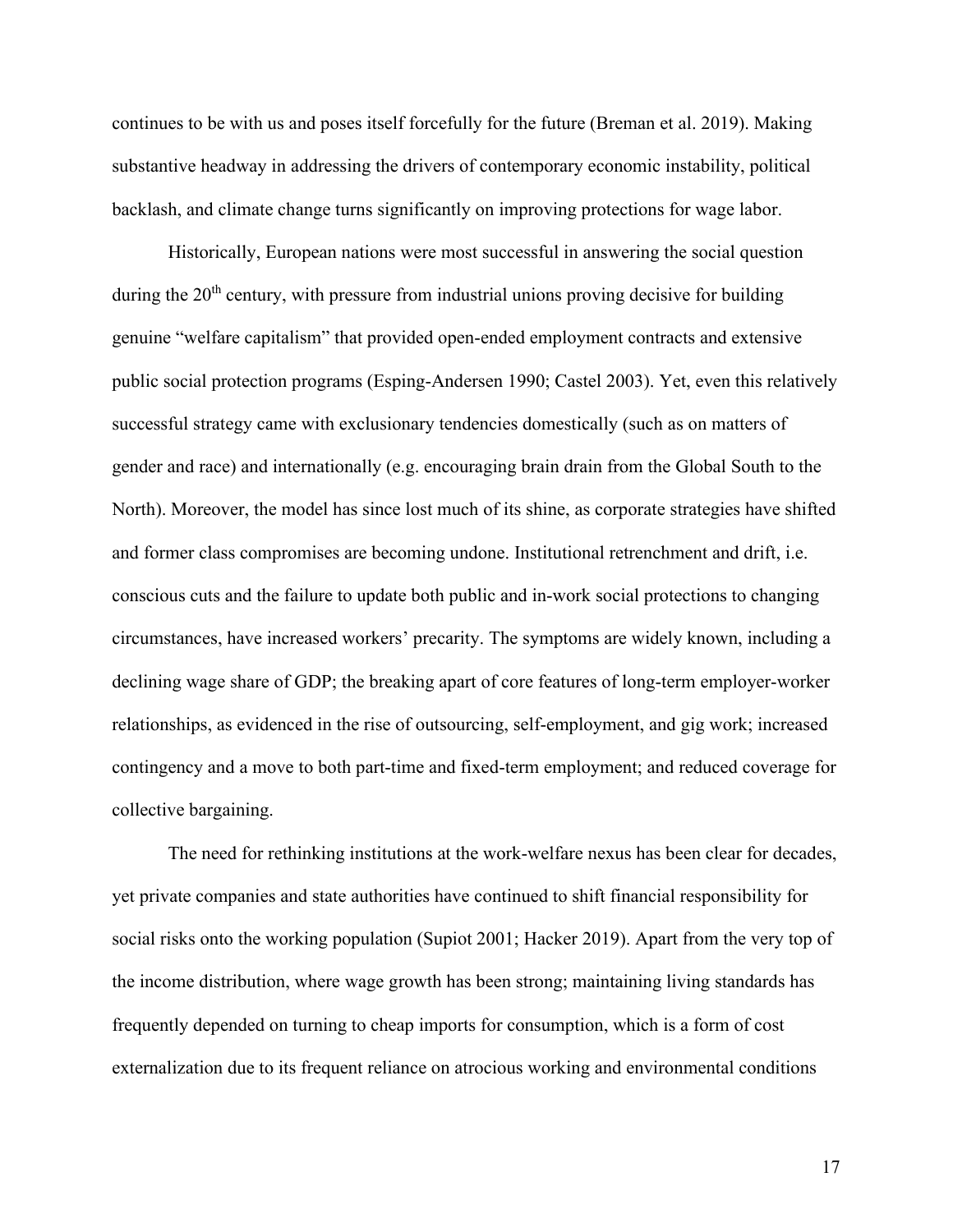abroad (Lessenich 2016). Arguably, at this stage, the social question is not satisfactorily answered anywhere in the world. Recent experiences under Covid-19 and expectations of a Kshaped recovery from the pandemic-induced recession only further underline that. Moreover, as sectoral change has eroded strong industrial bases, and working-class identities have become less coherent, weakened industrial unions alone are not able to push for the renewal of social contracts. Instead, new political pathways will have to be found to drive the resettlement of increasingly dysfunctional institutions – from workplace regulations and labor relations provisions to social security systems – across a variety of local contexts.

A second important benefit of labor studies' worker-centered approach is that it reveals the contemporary crisis of social reproduction and the associated undervaluation of "reproductive work" in the United States. Paid and unpaid care work – which is one of the key forms of reproductive work – is a case in point. The closer one looks at the struggles of families unable to afford care and caregivers receiving poverty wages, the clearer become the individual and collective costs associated with the lack of a proper care infrastructure with paid parental leaves, public cost pooling, and regulated labor standards. In many cases, individuals and families simply cannot live up to the ever-greater expectations of personal responsibility that they have been tasked with under such slogans as "a hand up rather than a hand down" or an emphasis on "family values" (Cooper 2017; Mounk 2017). Attention to workers' lives on the ground also suggests that welfare state investment in expanding the care infrastructure is crucial for addressing the accumulation of multiple forms of disadvantage in the labor market for women, non-white populations and single mothers (Mezzadri 2020). Yet, the undervaluation of reproductive work is a broader phenomenon, and labor studies scholarship has made similar observations in other areas of reproductive work, from healthcare to education (e.g. Givan 2014).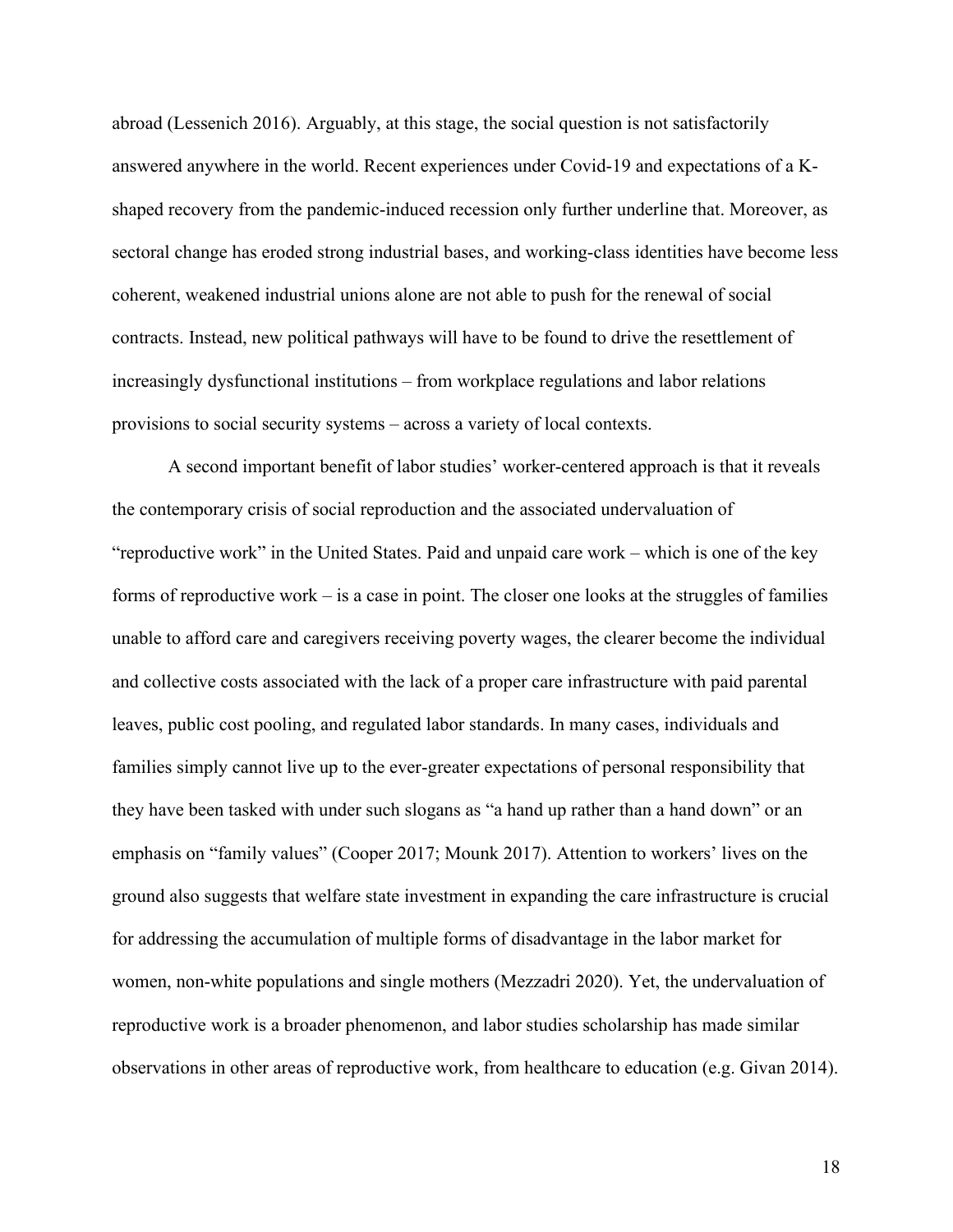Finally, there is a third advantage of the focus on working people: It reveals how the dynamics of workers' collective action are changing in response to contemporary gaps in worker representation (Rosenfeld 2019). In the context of lower union membership, the service economy, and the continued feminization of employment; and recognizing that racial and gender divisions frequently support processes of proletarianization; workers have increasingly embraced intersectional forms of organizing and solidarity that seek to build bridges with other social movements (Tormos 2017; Lee 2018). There is clear momentum among some parts of the labor movement to embrace a "noninstitutional strategy" of voice, focused on building "a mass movement that is broad, intersectional, yet ideologically coherent enough to replace postracial neoliberalism as the common sense of our times" (De Leon 2020: 8). At the same time, of course, there is innovation within more traditional institution-focused approaches. For instance, some unions seek to focus collective bargaining on the "common good" and broaden its reach toward whole sectors, as McCartin, Smiley and Sneiderman review in their contribution to this volume.

#### **An Interdisciplinary Lens**

Since labor studies leverages tools from the entire breadth of the social sciences, it is conceptually more open than any particular discipline. Bringing to bear theoretical insights from quite different strands of academic inquiry allows for a deeper understanding of labor and work. One might even speak of labor studies as particularly – maybe even radically – empirical, not in the sense of being atheoretical but rather in terms of being committed to appreciating and addressing reality to the fullest degree possible.

Engagement across disciplines is an important corrective to any one particular discipline's conceptual biases. The goal of this engagement is explicitly not to displace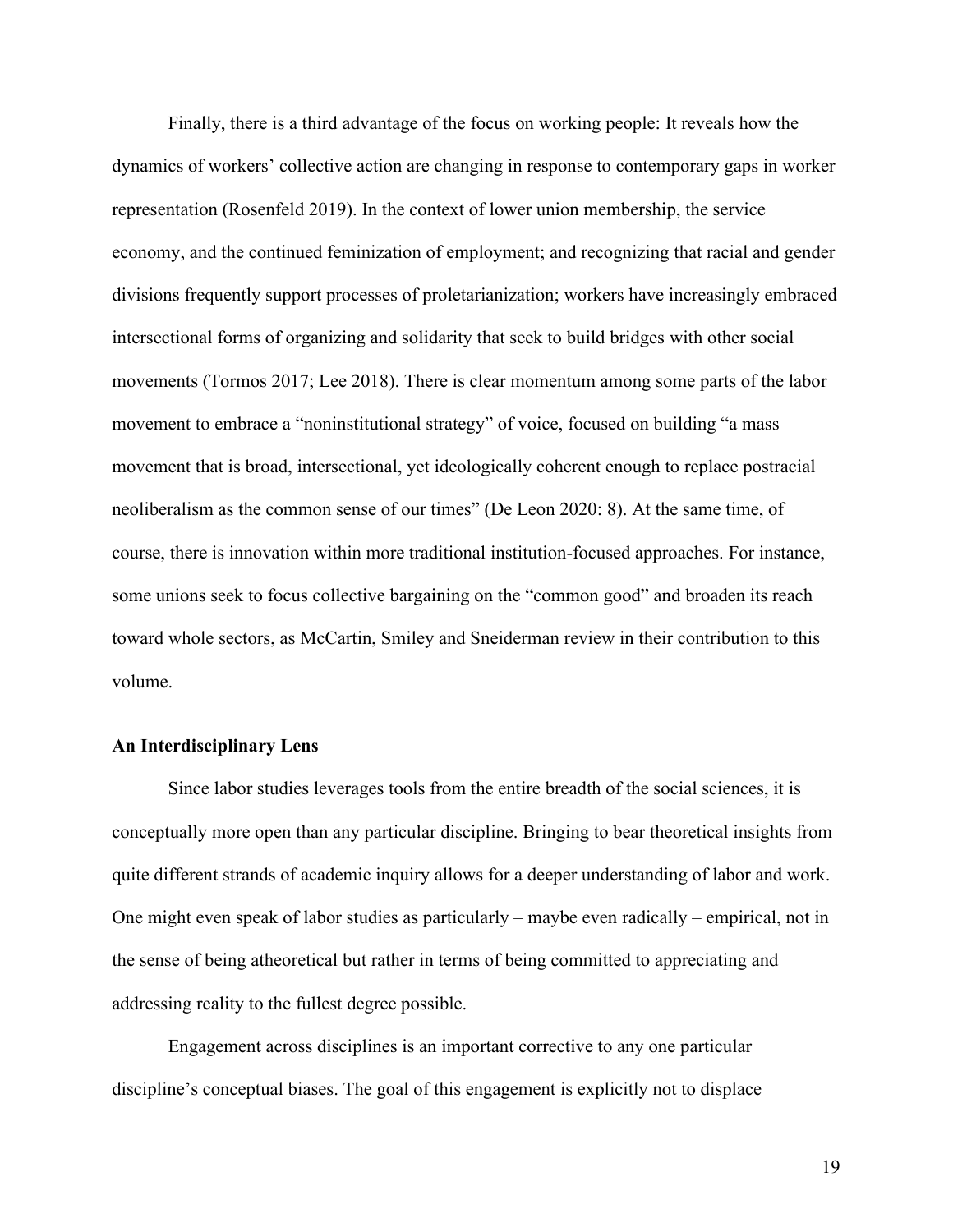disciplines, which rightly remain functionally differentiated pillars of the academic world by providing the main frames of reference for scientific inquiry, knowledge accumulation, as well as the reflexive interplay between scientific evolution and social organization (Stichweh 1984; Wagner, Wittrock, and Whitley 1991). But disciplinary discourse communities often operate with tight ontological and epistemological corsets that serve to defend and reinterpret an inevitable pattern of core principles (Abbott 2001; Heilbron 2004). With disciplines being less committed to any particular empirical realm, their mechanisms of control and focus of attention can translate into merely partial understandings of work and labor.

While labor studies thus provides more room for analytically eclectic approaches, drawing on the repertoires of various scholarly discourse communities to advance knowledge on work can be a conflictual process. Whenever scholars from different disciplines engage with each other, "tussles over turf" can be expected as the central terms of exchange are hammered out (Dixon 2020: 2). Yet with appropriate reflexivity about particular approaches' distinct advantages, multidisciplinary scholarship can be an experience of mutual learning (Joas and Kippenberg 2005). The continual questioning and challenging of the appropriateness of particular preconceptions and assumptions can produce language that helps synthesize knowledge. Scholars of labor studies regularly engage in such efforts to bridge different theoretical camps, for instance with respect to comparative political economy, regulation theory, labor process theory, industrial relations, and global labor studies (e.g. Vidal and Hauptmeier 2014; Schulze-Cleven 2017).

There remain, however, untapped opportunities. For instance, the focus on workers' lives provides leverage to bring the humanities and social sciences more closely together, maybe even to push for a "rehumanization" of the social sciences through developing thicker theories of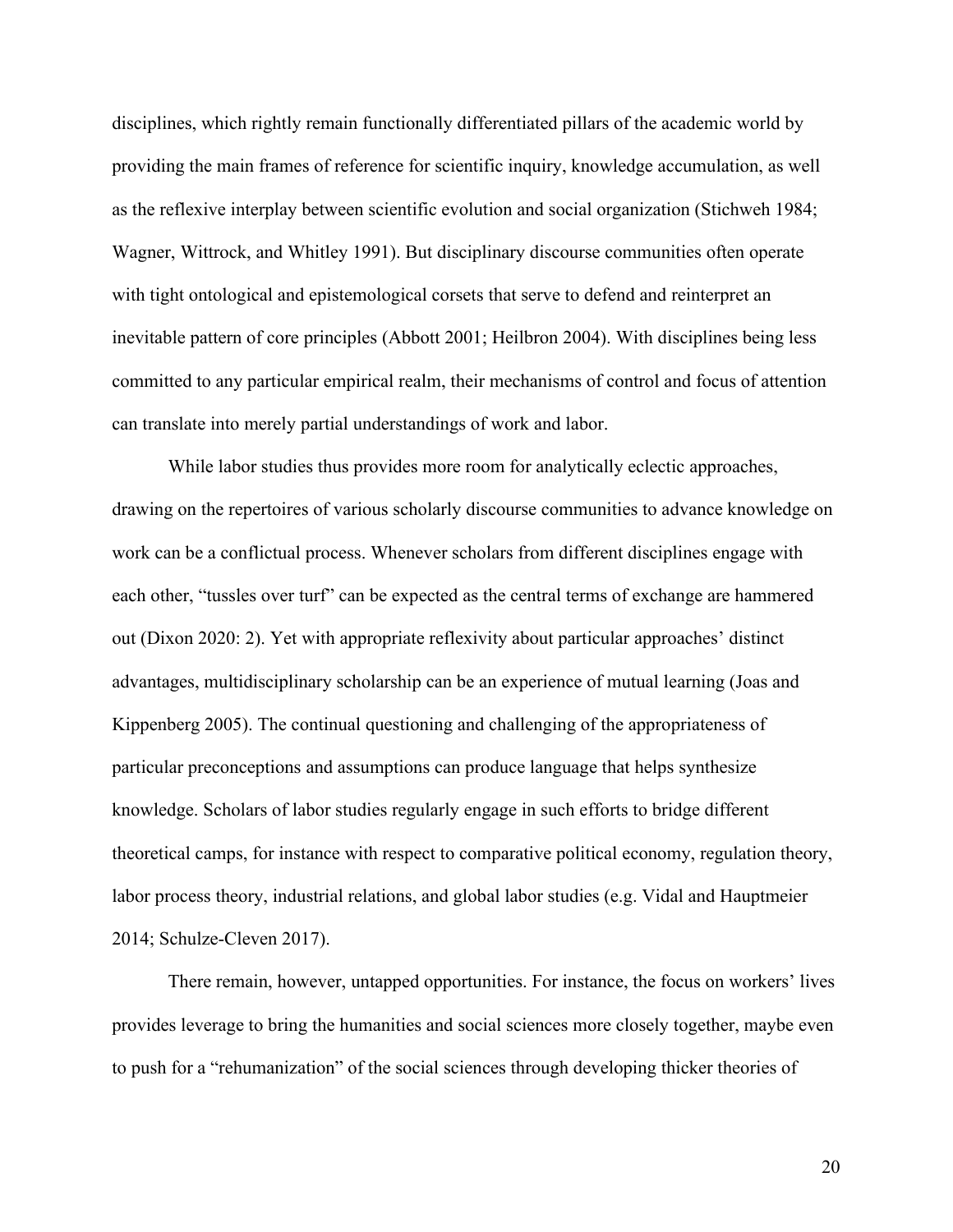action that operate with a conception of worker interests as not just material but also ideational (e.g. Joas 2005). Whether it is Max Weber's humanistically informed historical sociology or works such as E. P. Thompson's analysis of the collective construction of working-class agency during British industrialization, there would be much to build on. Moreover, recent progress in comparative historical analysis bodes well for the successful pursuit of this agenda. As scholars have brought historians' sensibilities of the *long durée* to social science scholarship on crossnational similarities and differences in countries' welfare and employment regimes, they have significantly rethought causal processes in the world of work (e.g. Esping-Andersen 1990; Thelen 2014).

Crucially, with respect to debate about the future of work, labor studies can help elevate and integrate the work of economists who question their own discipline's mainstream. Alternatives to neoclassical conceptions of valuation – both in terms of process and goals – are a particularly important topic for which critiques of the neoclassical model by leading economists have laid important foundations (Stiglitz, Sen, and Fitoussi 2009). Fruitful cross-disciplinary engagement has since emerged on distinctions between value creation and value extraction, the role of non-market valuation processes in the face of existential ecological crisis, and the potential for post-growth or de-growth strategies (e.g. Mazzucato 2018; Rosa and Henning 2018; Gough 2020).

Finally, there is particular scope to engage Thomas Piketty and his collaborators, who have provided powerful new data on shifting patterns of income and wealth inequality (e.g. Alvaredo et al. 2017). Theoretically, Piketty's magisterial *Capital in the Twenty-First Century* challenges economists to think more broadly about markets and engage the dynamics of capitalism, in the context of which he argues that the long-term returns on capital exceed the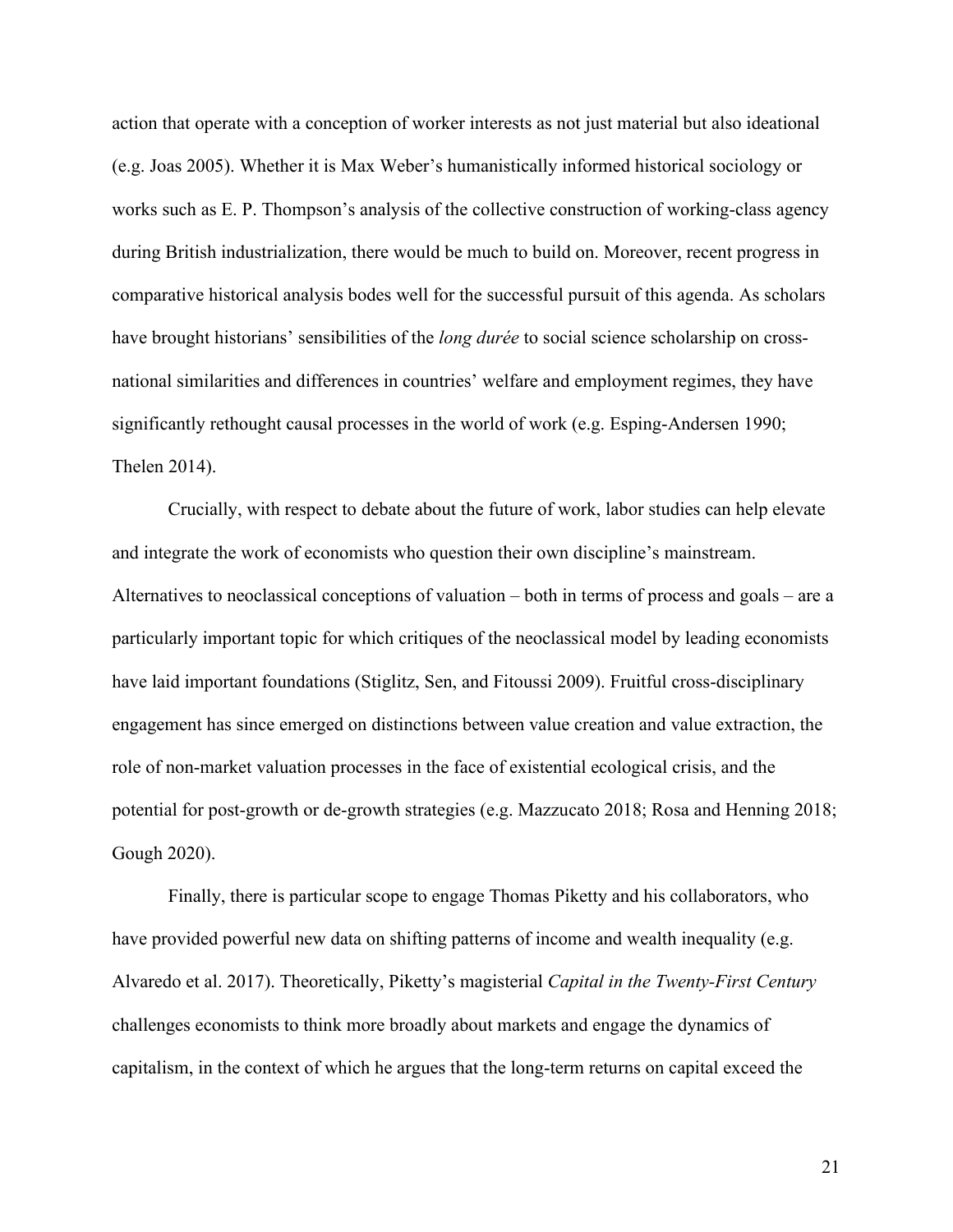long-term growth rate, thus structurally driving up inequality (Piketty 2014). In Piketty's recent follow-up, *Capital and Ideology*, he pushes even further beyond the conventions of the discipline by resolutely focusing on power and ideas (Piketty 2020). Delving into the changing ideologies that have driven the evolution of inequality throughout history, the volume makes the case for markets, profits and capital not as natural but as historical constructs. He further identifies the struggles for equality and education as the main drivers of human history, not the establishment of property rights in pursuit of stability, as economists typically claim.

Scholars of labor studies would find much to agree with here, but a labor studies perspective would push Piketty's work further in at least three respects. First, it would seek to draw more from other disciplinary approaches to arrive at the type of analysis that Piketty himself proposes, *i.e.* one that is "at once political and historical, multipolar and multidisciplinary" (Piketty 2020: viii). Deeper engagement with political science and greater attention to gender seem particularly important (Boushey 2020). Second, labor studies scholars would strive for a more realistic theory of change. Piketty hopes that better disaggregated measures of inequality can drive ideological renewal, which in turn could power a far more assertive social democracy to produce what he calls "participatory socialism" (Piketty 2020: 966). Yet, as contemporary responses to climate change highlight, hard evidence will hardly suffice to shift the course in the face of winner-take-all dynamics and political systems' decreasing legitimacy. Such a transformation will need a much better theory of collective action that addresses how diverse groups can cooperate at a time when institutional liberalization has reduced their capacity to do so (Ornston and Schulze-Cleven 2015). Finally, a labor studies perspective would move beyond a focus on reducing economic inequality to an emphasis on realizing substantive democracy. Strong labor organizations are important for pursuing this more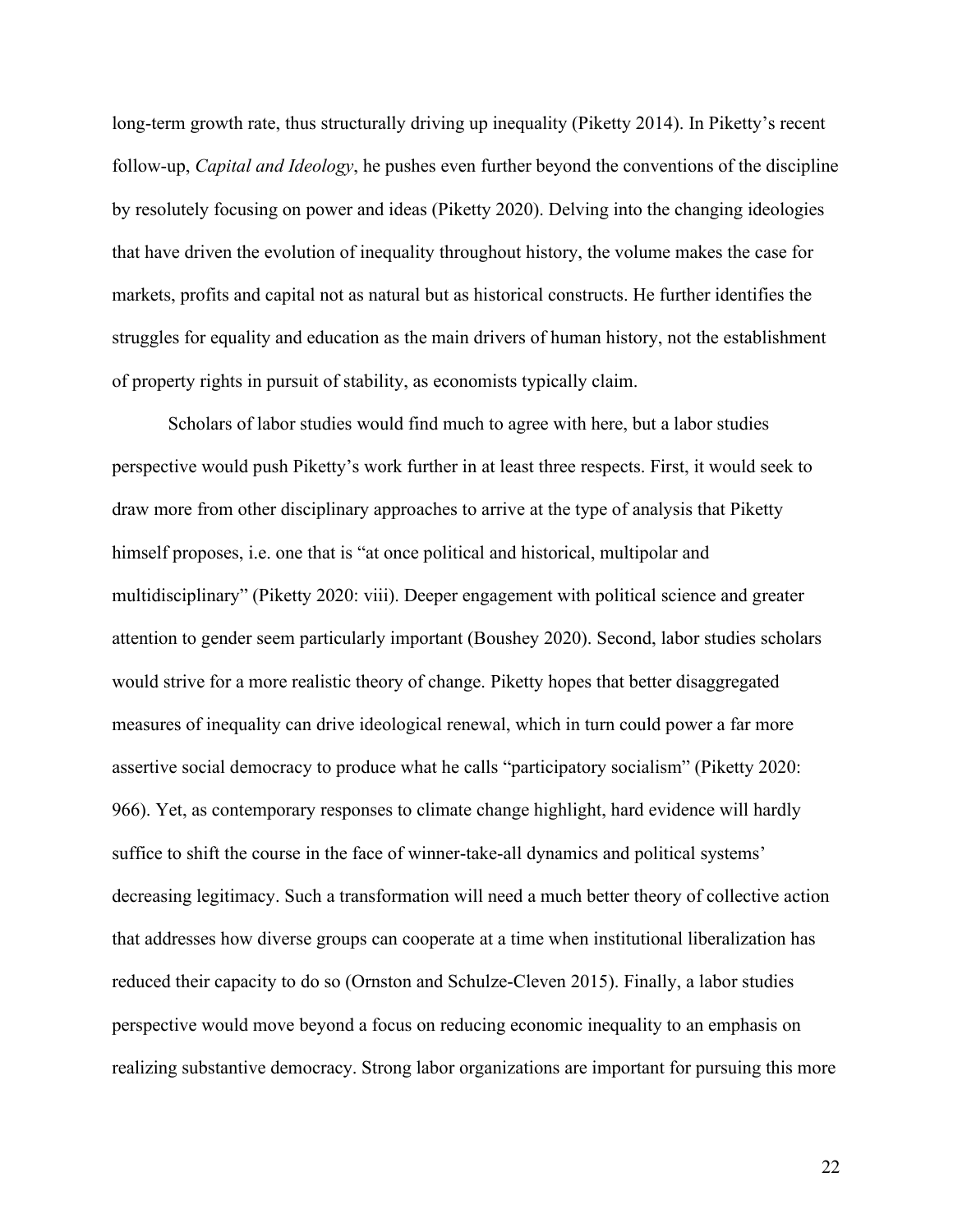encompassing goal, as illustrated by the association of declining union density with lower voter turnout, falling vote shares for progressive candidates, and reduced legislative responsiveness to the citizenry (Feigenbaum, Hertel-Fernandez, and Williamson 2018).

#### **Anchoring in Normative Commitments**

The third feature of labor studies to mention in terms of the field's power to inform debate on the future of work is its explicit commitment to upholding worker rights in the spirit of individual freedom, human dignity, and social justice. Given that the institutions for governing work are socially constructed and politically sanctioned, labor studies sees them as open to change through collective action. While the field acknowledges constraints, trade-offs, and conflicts in the quest to change governance systems, it emphasizes human beings' ability to remake their life worlds in line with particular goals. Two beliefs about how to implement substantive democracy anchor the field: Work should be rewarding for all workers, and all workers should be able to exercise voice in the design of labor processes. In its focus on two kinds of rights, this normative grounding offers a stark contrast to the analytic focus in economics, which emphasizes usefulness over humanity and explores how market processes express differences in workers' purported marginal products through wage dispersion.

To some observers, concepts such as dignity and social justice might appear slippery, given that one could conceptualize them quite differently. Neoliberalism's progenitor August Friedrich von Hayek, for instance, thought of social justice as merely a "mirage" (Hayek 1976). Admittedly, there has been a proliferation of concepts that highlight different aspects of social justice, including economic justice, racial justice, intergenerational justice, and environmental justice. So, obviously, there are many considerations that would go into constructing a "just"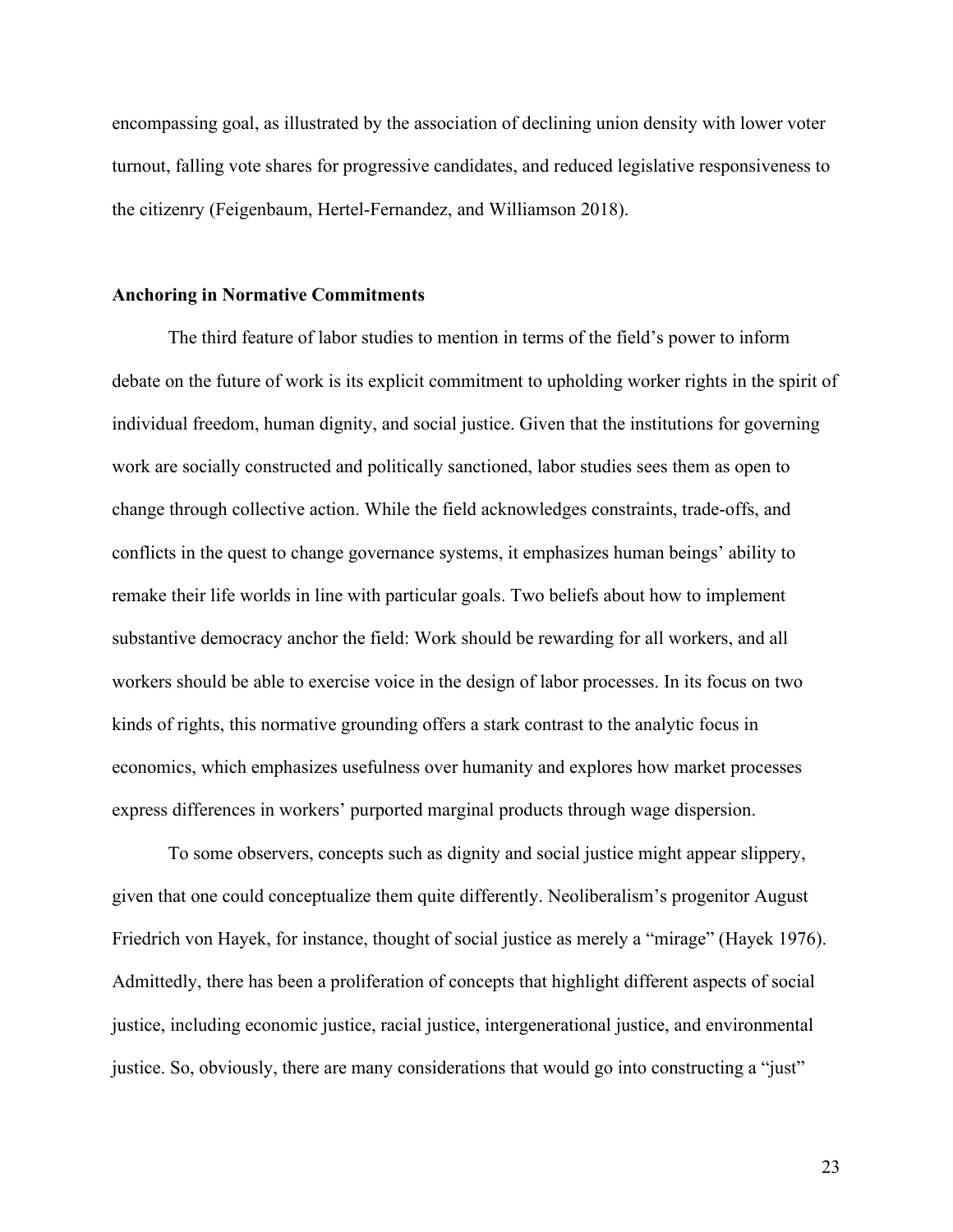solution to the valuation of any one worker's efforts. Yet Hayek's alternative of a "total market" is neither practical in the context of democracy nor free of normative preconceptions (Supiot 2012). Even economists operate with conceptions of "fairness" as spelled out in theorizing on "welfare economics." A key difference is that neoliberalism and economics tend to accept and proceed from the unequal distribution of resources, whereas labor studies is committed to realizing equality in core respects.

For labor studies, social justice is not merely an abstract principle but a substantive ambition about how human beings should be able to engage with real-world institutions. In that quest, labor studies focuses less on individual choices and more on how collectivities construct choices. This includes if broader legal structures and labor market institutions provide human beings with the capacity to self-actualize based on their innate creativity rather than focus on turning individuals into human resources and human capital for the immediate productive usage by corporations (Supiot 2012: 104-116). This particular attention allows labor studies to speak to the mediation of the social conflicts that are associated with the broader economic, political, and environmental crises faced by contemporary societies, and for which progress ultimately depends on engendering new forms of solidarity. This also includes addressing the challenges associated with overcoming institutionalized racism in the United States. In its focus on justice, labor studies has room both for arguments in favor of universal approaches to refashioning workers' social protections and for demands to address particular cumulative disadvantages through targeted initiatives.

Scholars of labor studies do not necessarily agree on how best to realize these normative commitments, but they tend to share a general sense of the necessary direction. In the spirit of scenario planning, or "envisioning real utopias," some have thought through particular reform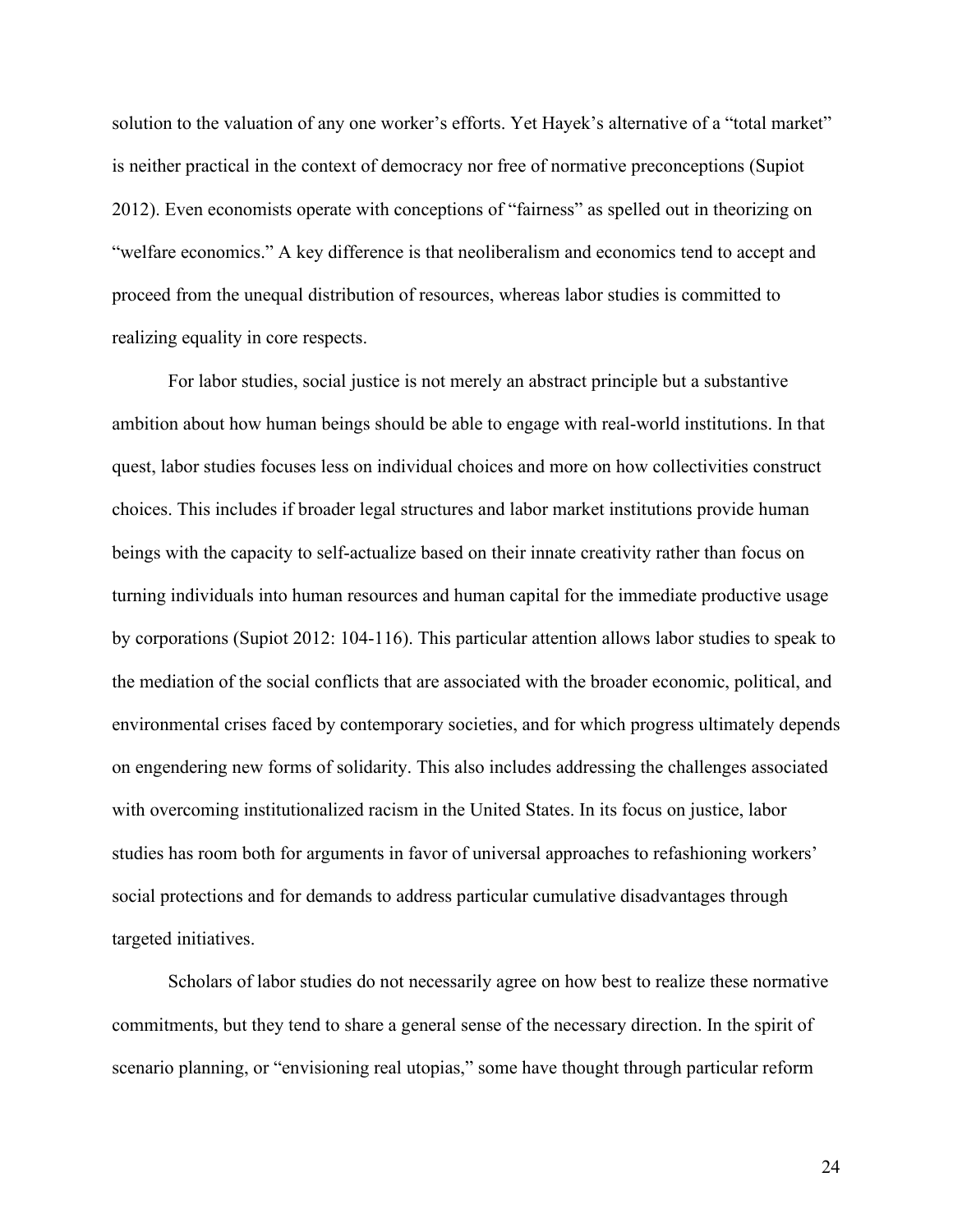pathways (Wright 2010; Bregman 2017). Expanding our imagination and defining potential prospective states of the world, these visions can be important guides for building the future and overcoming the limitations of past institutional settlements. Together with labor studies' other central tenets – placing workers at the center of analysis and embracing an interdisciplinary lens – the field's clear normative anchor can help policymakers better cope with contemporary uncertainty by facilitating rational problem-solving. The world view of labor studies reduces complexity by defining clear priorities, which makes it possible to attach probabilities to particular future scenarios and turns an uncertain future into one with calculable risks (Blyth 2010).

#### **TOWARD A FUTURE FOR WORKERS**

As elaborated throughout the volume, a labor studies perspective on the future of work suggests a reorientation away from the strategies emphasized by neoliberal ideology and its purveyors in mainstream economics, and instead advocates for revaluing workers, exploring possibilities through collective agency, and appreciating reproductive work as a crucible of innovation. Below I elaborate on these three shifts.

#### **Beyond Technology's Impact: Toward Revaluing Work(ers)**

A labor studies lens suggests abandoning the almost singular focus in the current debate on the effects of technological change and instead paying more attention to strategies for revaluing work(ers). Undoubtedly, technology-facilitated automation has affected the task content of work and productivity growth (Acemoglu and Restrepo 2019). But this is a longrunning story, and while it will continue in the future, its intensity might well have peaked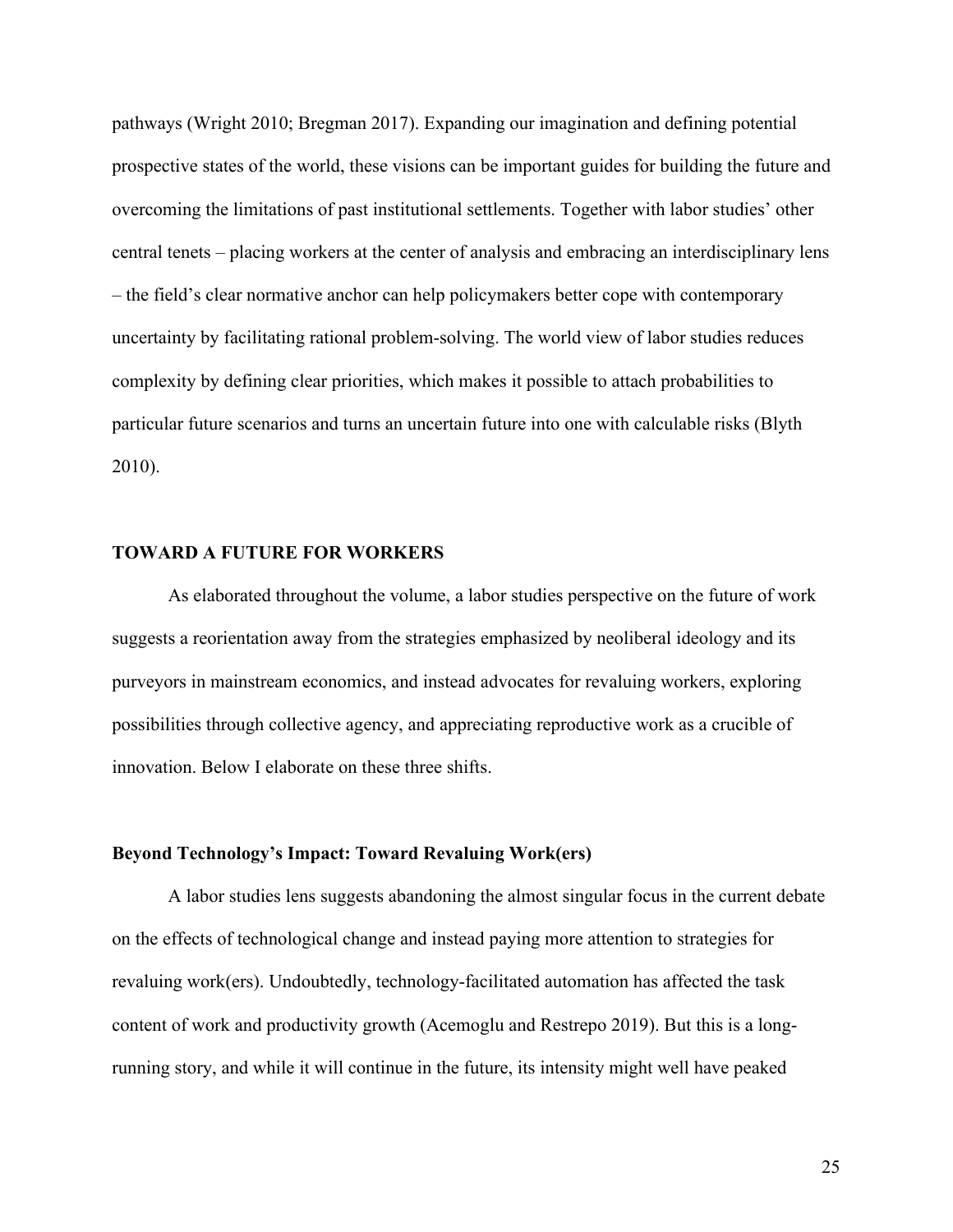already (Gordon 2016: 579). Methodological choices have arguably led to inflated predictions of technology's impact on job displacements (Arntz, Gregory, and Zierahn 2016). Moreover, technology is highly plastic, providing much room for users to shape and deploy it in different ways (e.g. Helper, Martins, and Seamans 2017). This is one of the main lessons from the "varieties of capitalism" literature that has explored cross-national differences in the organization of contemporary economic life, and there are many more examples throughout history (Hall and Soskice 2001; Merrill and Cobble in this volume). In any case, the impact of technology should be considered in the context of the economic, political, and environmental crises engulfing societies, as well as other overarching trends such as globalization, demographic change, the increasing concentration of capital, and the growing fragmentation of labor. How can we build a future of work that addresses interlinked systemic crises and strengthens the sustainability of social arrangements in the face of these broad trends?

As starkly illustrated by the coronavirus pandemic, it is at the intersection of multiple pressures that societies will have to find new ways of organizing and valuing different forms of work that are performed by diverse groups of workers. In addition to understanding how transformational processes interact to radically alter the foundations of work, it is important to address how to actively shape the world of work and move toward the revaluation of workers' efforts. Invariably, this is a discussion about how real-world markets, and labor markets in particular, function quite differently from the dynamics theorized in economic models of perfect competition among price-taking firms. Not only can market concentrations allow firms to exercise monopoly power in product markets and monopsony power in labor markets, but individual workers are generally structurally disadvantaged vis-à-vis their employers, given that they depend far more on a particular job than employers do on a particular worker. In turn, the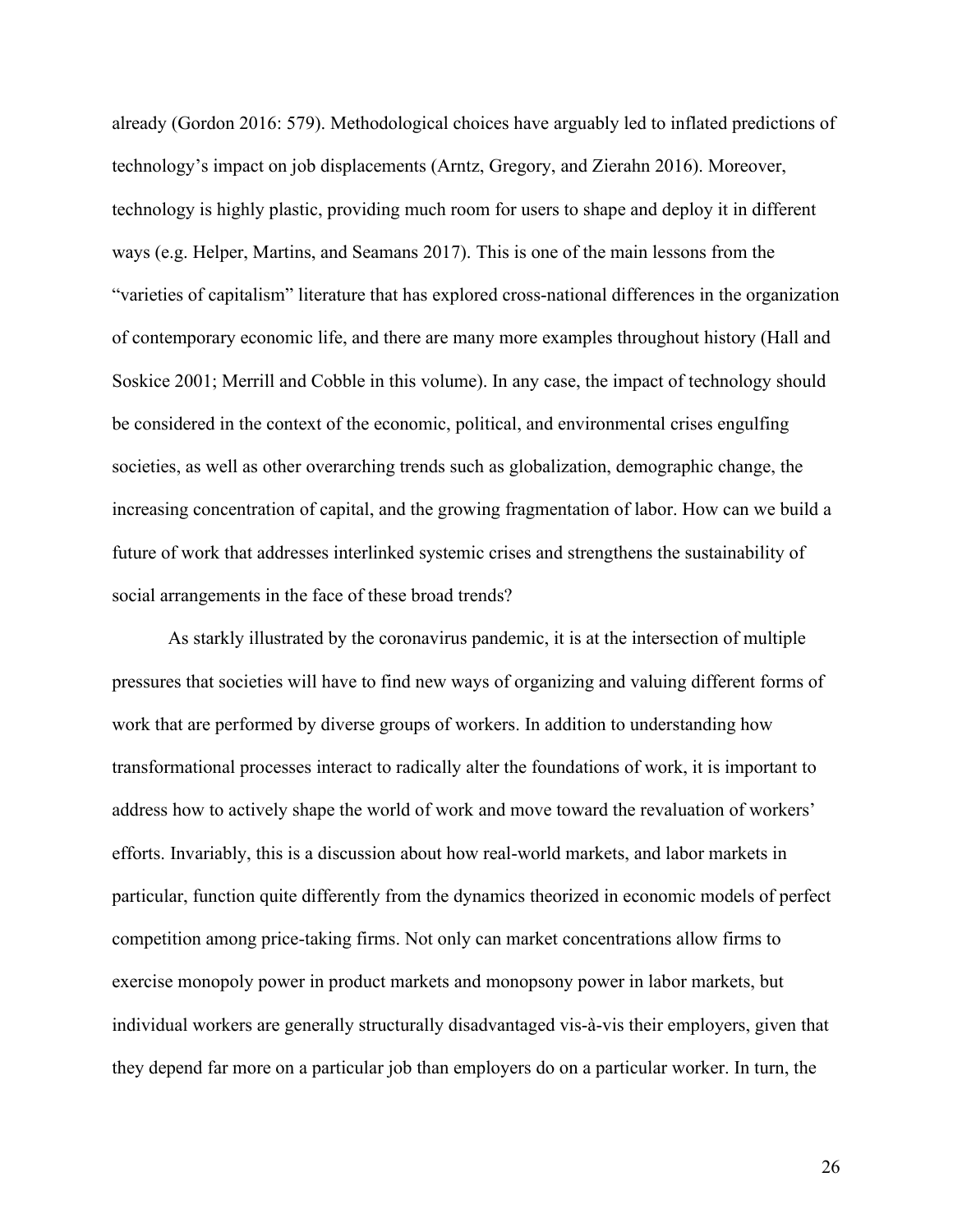governing institutions of democratic capitalist societies frequently restrict managerial control and regulate market competition to safeguard social stability, realize democratic principles, and prevent market failures associated with such phenomena as information asymmetries and increasing returns.

Dedicated to sustaining a "human-centered" world of work, a labor studies perspective openly acknowledges and directly engages with the democratic processes of rule-making that govern markets and determine the direction and strength of market forces. Just as during the "golden-age" boom years of the  $20<sup>th</sup>$  century, when American manufacturing companies paid wages that diverged from ideal-typical scenarios of market-generated allocative efficiency to (typically) white and male breadwinners, there continues to exist scope for the collective design of markets and organizations that function in accordance with evolving social goals. In exploring the room for such institutions at different levels of the polity, the field of labor studies emphasizes how individuals' productivity is rooted in the organization of work as much as it is in individual "human capital." Moreover, it acknowledges that perceptions of efficiency depend greatly on the attention paid to both market externalities and the allocation of property rights.

The scope of this agenda is broad, and includes addressing the increasing monopolization of businesses, particularly in the platform economy, where monopolization's far-reaching effects on work are probably most direct and which, within niches, offers opportunities for worker cooperativism (Scholz and Schneider 2016; Kenney and Zysman 2019). Similarly, it concerns itself with new technologically-driven forms of performance control, including the potential that insufficient regulation of data usage can "automate inequality" and produce a form of "surveillance capitalism" (Eubanks 2018; Gerber and Krzywdzinski 2019; Zuboff 2019). To be clear, this is not a program to close off increases in efficiencies. Rather, it seeks to push the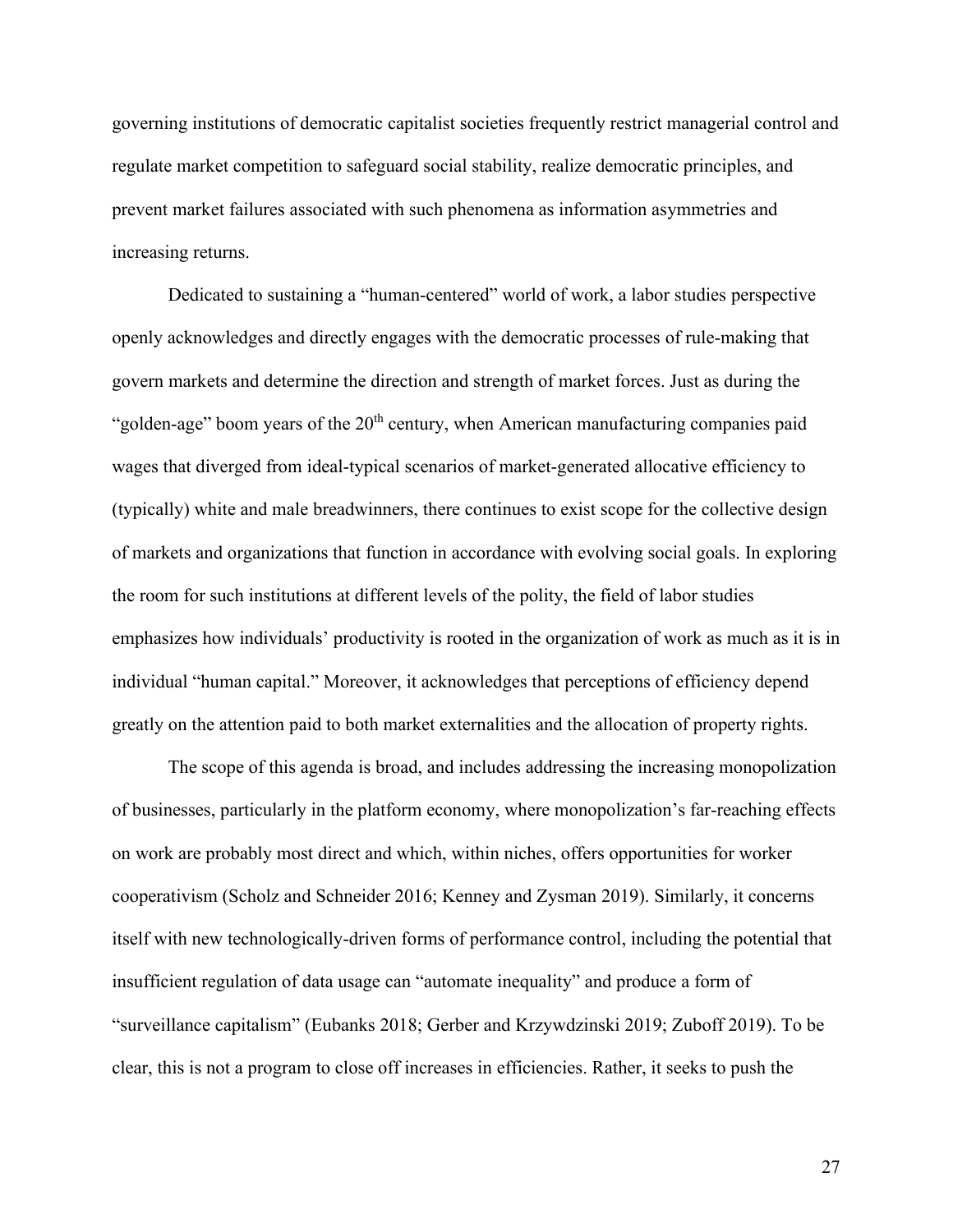development of markets and platforms into the direction of decent working conditions and real room for worker voice, with empirical research on successful cases leading the way (Krzywdzinki and Gerber 2020). In terms of how technological advances are affecting work, this is the agenda that workers themselves would like to see. In addition to a lack of access to training, workers are most concerned with the decline of full-time jobs with benefits and increased employer surveillance (O'Dea 2020).

#### **Beyond Constraints: The Power of Collective Action**

Current debate about the future of work highlights structural constraints on the evolving world of work. In contrast, the labor studies perspective emphasizes the power of collective agency in recasting multiple structural transformations, shaping the interactions between them, and devising new approaches to absorbing the cost of transition. Rather than narrowing the options for coping with powerful technological change in the spirit of "managing the future of work" (as an initiative at Harvard Business School frames it), the labor studies perspective contends that there is scope to dramatically expand the range of responses appropriate for evaluation.

Historically, workers' collective efforts have often changed the valuation of work. Current attempts at worker agency have similarly shown success, from the fight for a \$15 minimum wage in the United States to the transnational campaign for workplace safety after the 2013 Rana Plaza fire in Bangladesh. This volume goes over many more such efforts, from attempts of American, German and Italian workers to negotiate the algorithm behind automation in industry (chapter by Rutherford) to efforts to achieve climate justice (chapter by Cha and Vachon), from worker-driven innovation in the home health care sector (chapter by Zundl and Rodgers) to attempts to leverage education for successful worker advocacy (chapter by Devinatz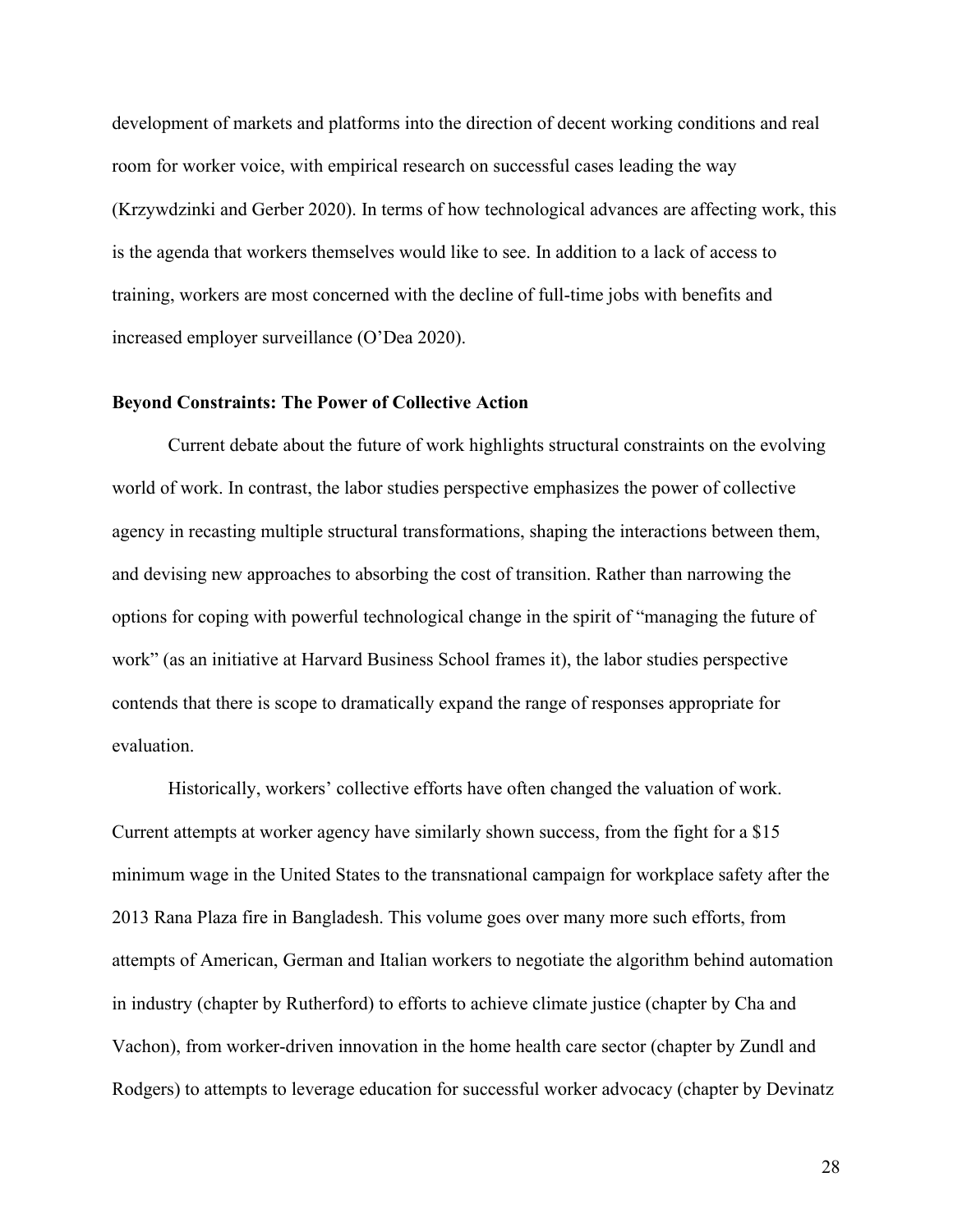and Bruno). No doubt, the reregulation of work has a lot further to go, but goals for job design have been proposed – such as on "recrafting" (Yudken and Jacobs in this volume) – and visions for how workers can exert collective agency have been refined with respect to new forms of social and sectoral bargaining in the United States (e.g. Andrias and Rogers 2018). Of course, progress is far from automatic. Rather, movement toward better answers to the social question is typically the result of active struggle, and success often depends on intersectional patterns of solidarity.

#### **Beyond Production: Reproductive Work as a Crucible of Innovation**

While care, education and domestic work are crucial for enabling all other forms of work, the debate on the future of work tends to have little to say about the evolution of such "reproductive" activities. Labor studies, in contrast, sees them as a crucible of innovation. Tensions abound at the boundary of social reproduction and economic production, but so do opportunities for reform. For instance, paid reproductive work often takes the form of a personal service, which means that  $-$  to a great degree  $-$  it has to be provided in place. This leaves it much less affected by international competition and opens important room for political solutions that emphasize the dignity of work (Poo and Shah 2020). At the same time, reproductive work is important for achieving such goals as sustaining economic growth, providing jobs, targeting climate change, and addressing racial inequalities. Spending on healthcare and education already adds up to more than a quarter of GDP in the United States. Job growth, moreover, is particularly vibrant in home health care and personal care, which both feature small carbon footprints and thus are key areas for boosting environmentally sustainable employment. Finally, the substandard working conditions of paid care work disproportionately affect people of color. Yet, as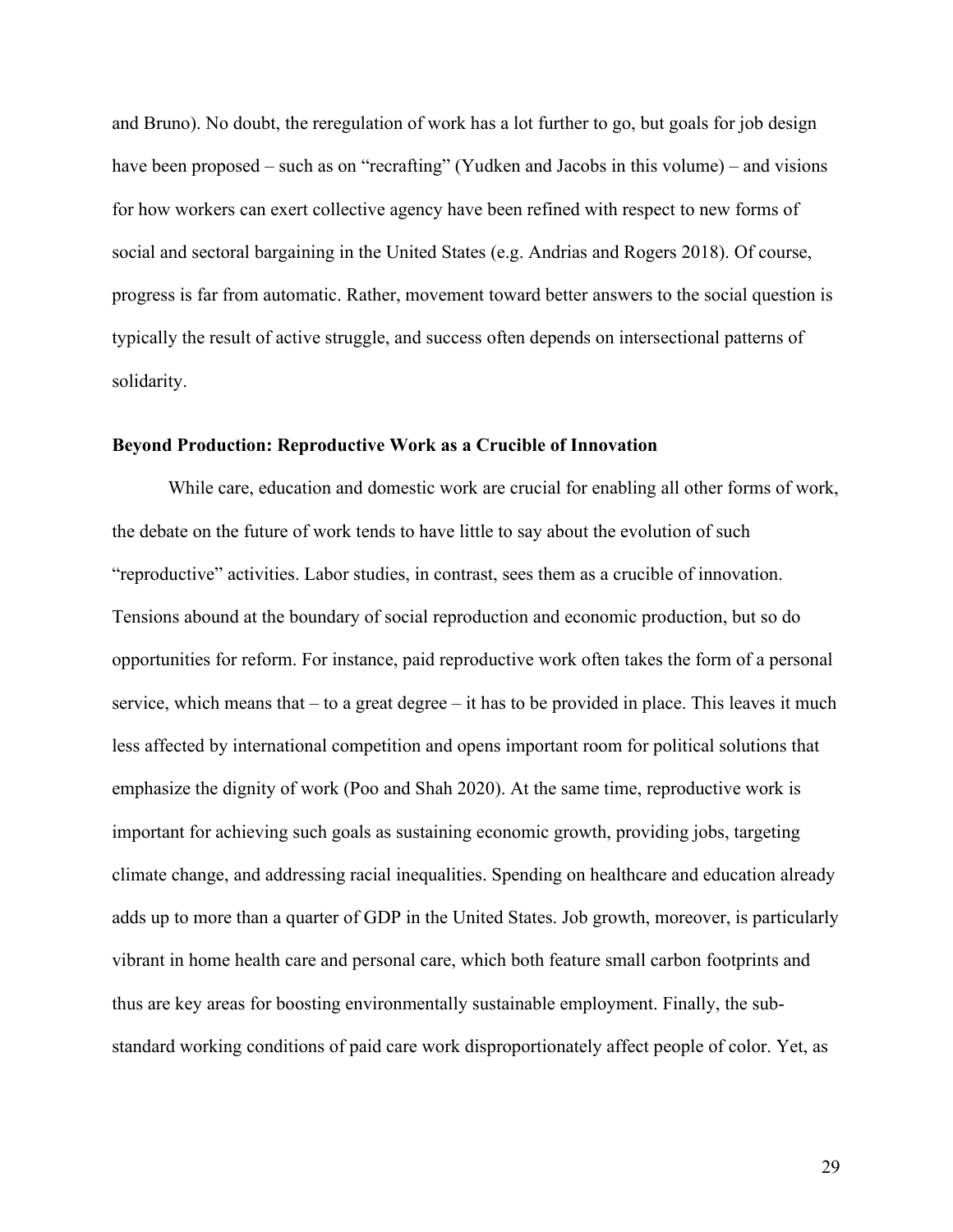international comparisons show, there is nothing inevitable about the designation of care work as low status and low paid in contemporary America (Gautié and Schmitt 2010).

Against this backdrop, there are already signs of the scope for innovation in reproductive work. Labor mobilization and coalition building in California have led to stronger public regulation and worker voice in healthcare (Eaton and Weir 2015). In Oregon, organizing and union representation have transformed the home care industry, the lives of caregivers, and the welfare of those who are served (De La Cruz and Bussel 2018). After COVID-19 struck nursing homes particularly hard, with more than 40% of all reported virus-related deaths occurring in such facilities, we have seen pay increases for workers in long-term care across New Jersey (Stainton 2020). Moreover, improved labor standards and worker voice have paid off in better collective outcomes, including during the pandemic. The presence of health care worker unions in nursing homes significantly improved residents' chances of survival, with research on outcomes in New York State finding a 30% relative decrease in the COVID-19 mortality rate in unionized facilities compared to non-unionized facilities (Dean, Venkataramani, and Kimmel 2020). Finally, there is also important movement in the valuation of work and workers across different areas of education, as this volume elaborates with respect to high schools (chapter by Rubinstein and McCarthy), universities (chapter by Herbert and van der Naald), and workforce development (chapter by Hannon, McKay, and Van Noy).

Innovation can take many forms and paths, and key questions about mechanisms for valuation, forms of public intervention, and the role of markets remain to be settled with respect to reproductive work and other forms of work. In this context, there is much scope for pulling together new approaches anchored in the public interest and concern for individual dignity that could produce positive-sum solutions through greater collaboration, including labor-management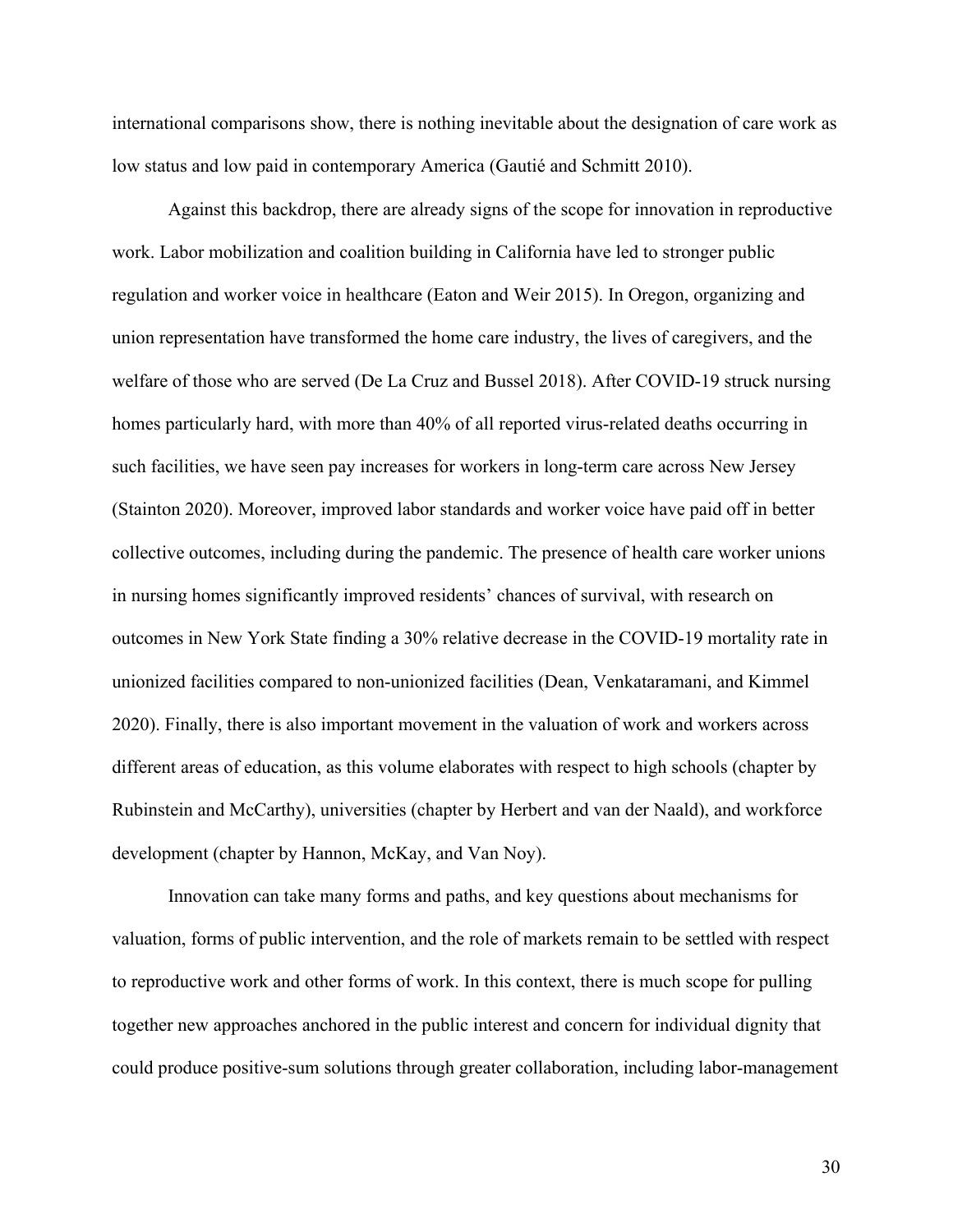partnership. Moreover, given investors' desire to co-locate production with particular available human capital and consumer bases, i.e. with global finance capital being less mobile than is often thought (Iversen and Soskice 2019), there is room for the innovation in regulating reproductive work to inform approaches in other sectors of the economy as well.

It is time to briefly review and conclude. I have argued that labor studies can make an essential contribution to the debate about the future of work by challenging its market fundamentalism with a focus on the struggles of working people, interdisciplinary inquiry, and workers' rights. Rather than approaching the evolution of work with a narrow analytical repertoire, the field acknowledges societies' interlocking crises, contextualizes the influence of technological change, and clarifies the enduring political construction of markets. On that basis, labor studies highlights the promise of collective action for revaluing work and workers, including in the much-overlooked realm of social reproduction. As recent history – including the fallout from Covid-19 – has made it harder to ignore the longstanding concerns of labor studies, we have more than ever to gain from engaging with the field's propositions.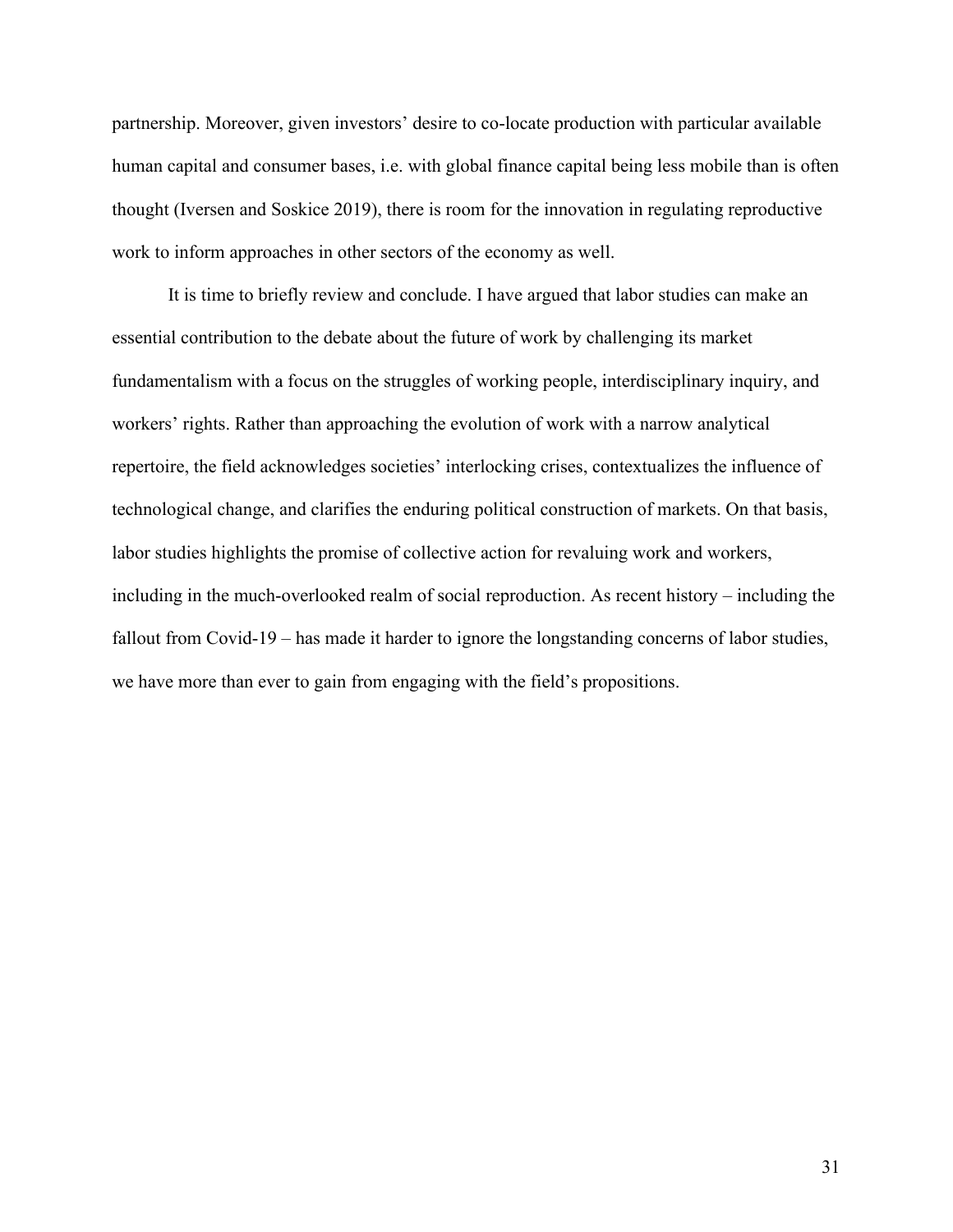#### **REFERENCES**

Abbott, Andrew. 2001*. Chaos of Disciplines*. Chicago: University of Chicago Press.

- Acemoglu, Daron, and Pascual Restrepo. 2019. "Automation and New Tasks: How Technology Displaces and Reinstates Labor." *Journal of Economic Perspectives*, Vol. 33, no. 2, pp.  $3 - 30.$
- Ackerman, Seth, and Mike Beggs. 2013. "Don't Mention the War." *Jacobin Magazine*, September. https://www.jacobinmag.com/2013/09/dont-mention-the-war/.
- Alvaredo, Facundo, Lucas Chancel, Thomas Piketty, Emmanuel Saez, and Gabriel Zucman. 2017. *World Inequality Report 2018*. World Inequality Lab. www.wid.world.
- Andersson, Jenny. 2010. *The Library and the Workshop: Social Democracy and Capitalism in the Knowledge Age*. Stanford: Stanford University Press.
- Andrias, Kate, and Brishen Rogers. 2018. "Rebuilding Worker Voice in Today's Economy." Report, Roosevelt Institute, New York.
- Appelbaum, Binyamin. 2019. *The Economists' Hour: False Prophets, Free Markets, and the Fracture of Society*. New York: Back Bay Books.
- Arntz, Melani, Terry Gregory, and Ulrich Zierahn. 2016. "The Risk of Automation of Jobs in OECD Countries: A Comparative Analysis." OECD Social, Employment and Migration Working Papers No. 189, Organization of Economic Cooperation and Development, Paris.
- Banerjee, Abhijit V., and Ester Duflo. 2019. *Good Economics for Hard Times*. New York: PublicAffairs.
- Blanchard, Olivier, and Lawrence H. Summers, eds. 2019. *Evolution or Revolution? Rethinking Macroeconomic Policy after the Great Recession*. Cambridge: MIT Press.
- Blyth, Mark. 2010. "Ideas, Uncertainty and Evolution." In Robert Cox and Daniel Beland, eds. *Ideas and Politics in Social Science Research*. New York: Oxford University Press, pp. 83–101.
- Blyth, Mark. 2019. "A Brief History of How We Got Here and Why." Lecture, Department of Philosophy, McMaster University. https://youtu.be/tJoe\_daP0DE.
- Boushey, Heather. 2020. "Which Side Are We On?" *Democracy – A Journal of Ideas*, April 27. https://democracyjournal.org/magazine/which-side-are-we-on/
- Bregman, Rutger. 2017. *Utopia for Realists: How We Can Build the Ideal World*. New York: Back Bay Books.
- Breman, Jan, Kevan Harris, Ching Kwan Lee, and Marcel van der Linden. 2019. "The Social Question All Over Again." In Jan Breman, Kevan Harris, Ching Kwan Lee, and Marcel van der Linden, eds. 2019. *The Social Question in the Twenty-First Century: A Global View*. Oakland: University of California Press, pp. 1–22.
- Bröckling, Ulrich. 2015. *The Entrepreneurial Self: Fabricating a New Type of Subject. London:* Sage.
- Brookes, Marissa, and Jamie K. McCallum. 2017. "The New Global Labour Studies: A Critical Review." *Global Labour Journal*, Vol. 3, no. 3, pp. 201–18.
- Brookes, Marissa. 2019. *The New Politics of Transnational Labor: Why Some Alliances Succeed*. Ithaca: Cornell University Press.
- Brown, Phillip, Hugh Lauder, and David Ashton. 2011. *The Global Auction: The Broken Promises of Education, Jobs, and Incomes*. Oxford: Oxford University Press.
- Budd, John. 2011. *The Thought of Work*. Ithaca: Cornell University Press.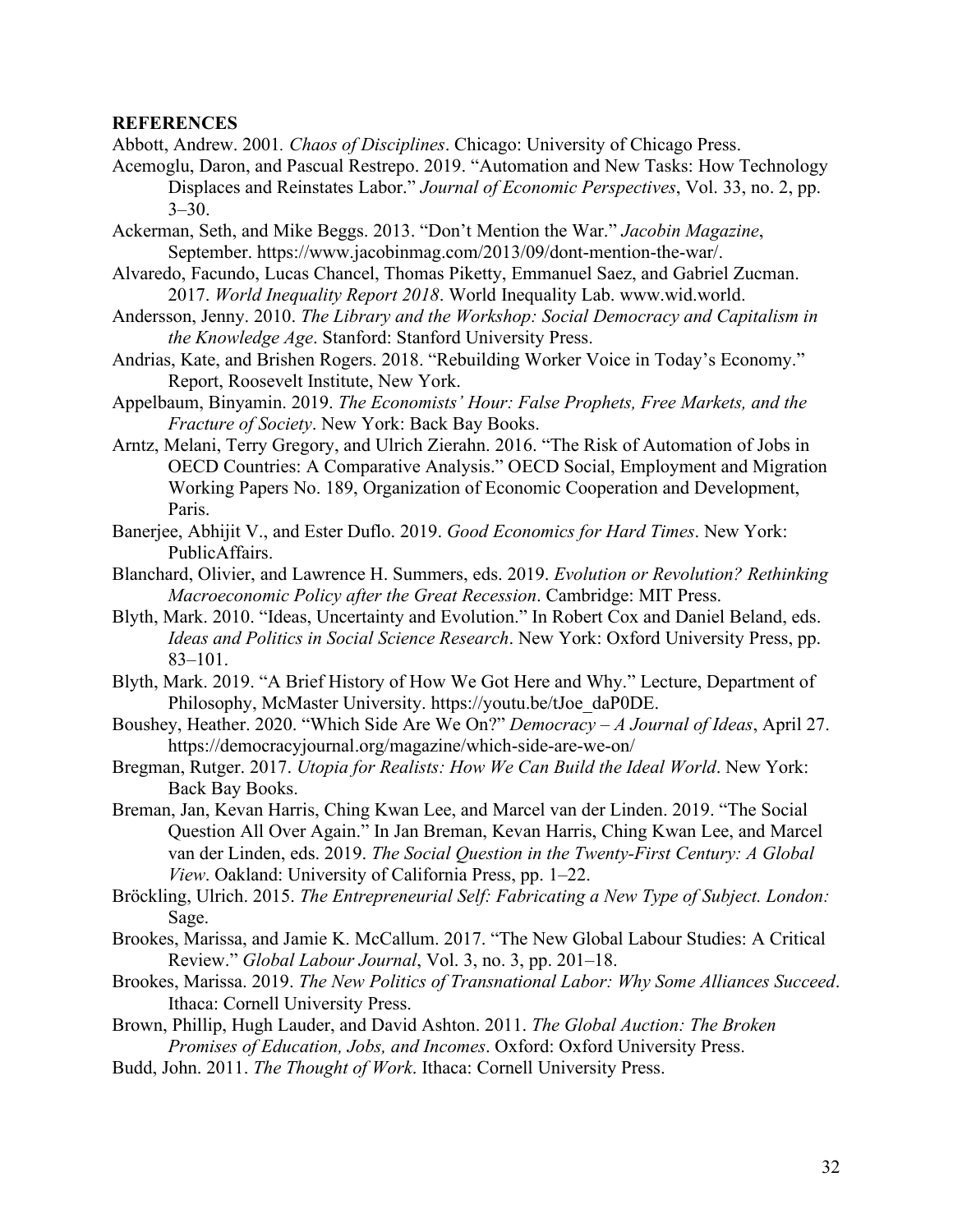- Burawoy, Michael. 2009. "The Global Turn: Lessons from Southern Labor Scholars and their Labor Movements." *Work and Occupations*, Vol. 36, no. 2, pp. 87–95.
- Castel, Robert. 2003. *From Manual Workers to Wage Laborers: Transformation of the Social Question*. New Brunswick: Transaction Publishers.
- Child, Mary, and Karen Duffin. 2020. "Patent Racism." Planet Money, National Public Radio, June 12. [https://www.npr.org/transcripts/876097416.](https://nam02.safelinks.protection.outlook.com/?url=https%3A%2F%2Fwww.npr.org%2Ftranscripts%2F876097416&data=02%7C01%7Ctobias.schulzecleven%40rutgers.edu%7C5f7b74b9266148cf391608d859b1224a%7Cb92d2b234d35447093ff69aca6632ffe%7C1%7C0%7C637357964607726497&sdata=5C9FnzRYMZhuaDFSrILAHyXCUigDVxVo5BngoI5XOKo%3D&reserved=0)
- Cook, Lisa. 2014. "Violence and Economic Activity: Evidence from African American Patents, 1870-1940." *Journal of Economic Growth*, Vol. 19, no. 2, pp. 221–57.
- Cooper, Melinda. 2017. *Family Values: Between Neoliberalism and the New Social Conservatism*. New York: Zone Books.
- De La Cruz, Sonia, and Bob Bussel. 2018. *The Care Revolution: The Transformation of Home Health Care in Oregon*. Documentary. Eugene: Labor and Education Research Center.
- De Leon, Cedric. 2020. "Racial Capitalism and the 2020 Election: On the Presentism and Methodological Individualism of American Sociology." *Footnotes*, Vol. 48, no. 5, pp. 6– 8.
- Dean, Adam, Atheendar Venkataramani, and Simeon Kimmel. 2020. "Mortality Rates from COVID-19 Are Lower in Unionized Nursing Homes." *Health Affairs*, online first, September 10.
- Dixon, Jennifer M. 2020. "Multidisciplinarity and Comparison in the Study of Dark Pasts." *Journal of Genocide Research*, online first, August 11.
- Dwyer, Richard E., Miles E. Galvin, and Simeon Larson. 1977. "Labor Studies: In Quest of Industrial Justice." *Labor Studies Journal*, Vol. 2, no. 2, pp. 95–130.
- Dwyer, Richard. 1977. "Workers' Education, Labor Education, Labor Studies: An Historical Delineation." *Review of Educational Research*, Vol. 47, no. 1, pp. 179–207.
- Eaton, Adrienne E., Susan J. Schurman, and Martha A. Chen. 2017. *Informal Workers and Collective Action: A Global Perspective*. Ithaca: Cornell University Press.
- Eaton, Charlie, and Margaret Weir. 2015. "The Power of Coalitions: Advancing the Public in California's Public-Private Welfare State." *Politics & Society*, Vol. 43, No. 2, pp. 3–32.
- Esping-Andersen, Gøsta. 1990. *The Three Worlds of Welfare Capitalism*. Princeton: Princeton University Press.
- Eubanks, Virginia. 2018. *Automating Inequality: How High-Tech Tools Profile, Police, and Punish the Poor*. New York: St. Martin's Press.
- Feigenbaum, James, Alexander Hertel-Fernandez, and Vanessa Williamson. 2018. "From the Bargaining Table to the Ballot Box: Political Effects of Right to Work Laws." NBER Working Paper 24259, National Bureau of Economic Research, Cambridge.
- Gautié, Jérôme, and John Schmitt, eds. 2010. *Low-Wage Work in the Wealthy World*. New York: Russell Sage Foundation.
- Gerber, Christine, and Martin Krzywdzinski. 2019. "Brave New Digital Work? New Forms of Performance Control in Crowdwork." *Research in the Sociology of Work*, Vol. 33, p. 121–43.
- Givan, Rebecca Kolins. 2014. "Why Teachers Unions Make Such Useful Scapegoats." *New Labor Forum*, Vol. 23, no. 1, pp. 68-75.
- Golatz, Helmut J. 1977. "Labor Studies: New Kid on Campus." *Labor Studies Journal*, Vol. 2, No. 1, pp 15–22.
- Gordon, Robert J. 2016. *The Rise and Fall of American Growth*. Princeton: Princeton University Press.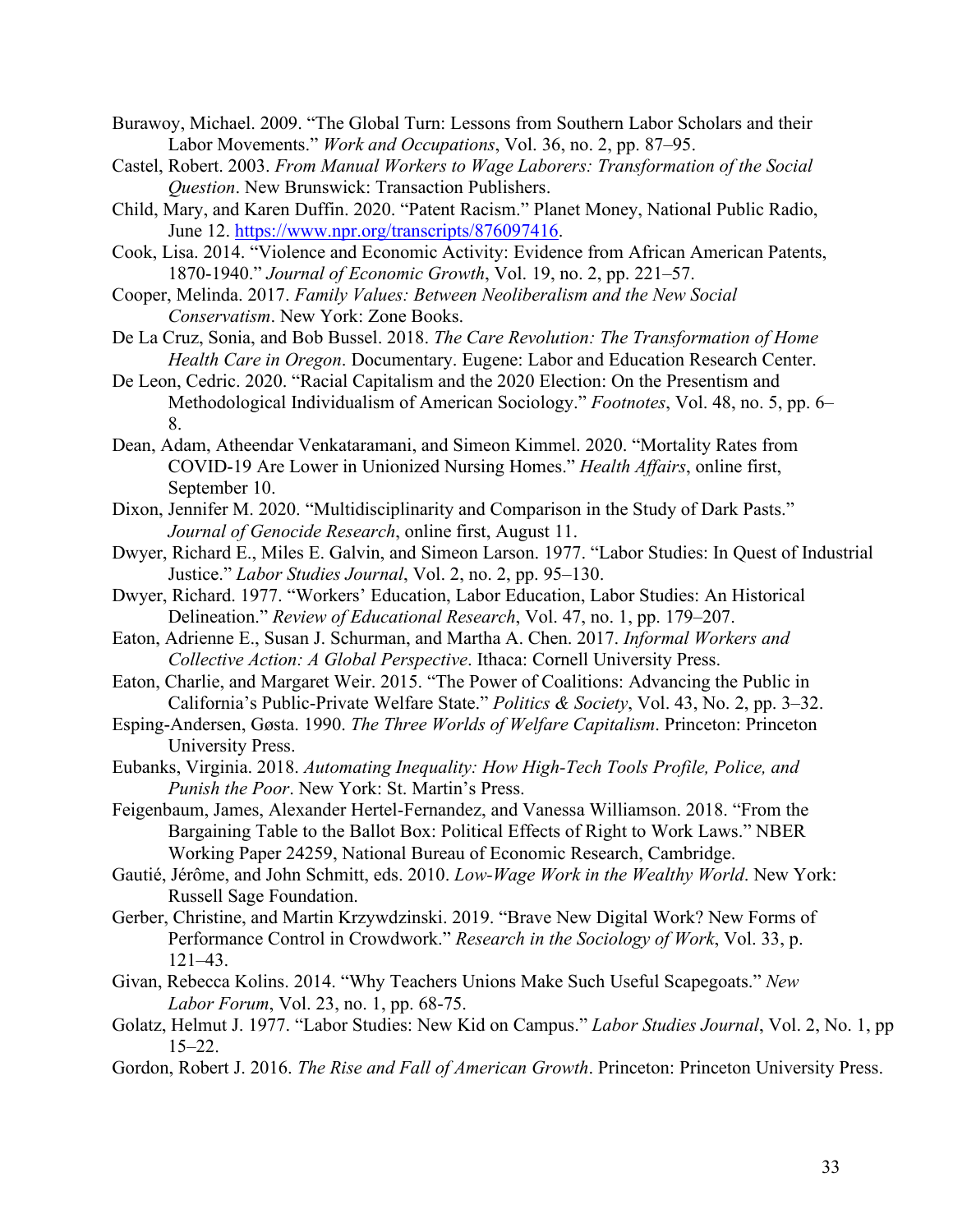- Gough, Ian. 2020. "In times of climate breakdown, how do we value what matters?" *openDemocracy*, April 28. [https://www.opendemocracy.net/en/oureconomy/times-climate-breakdown-how-do](https://www.opendemocracy.net/en/oureconomy/times-climate-breakdown-how-do-we-value-what-matters/)[we-value-what-matters/.](https://www.opendemocracy.net/en/oureconomy/times-climate-breakdown-how-do-we-value-what-matters/)
- Gray, Lois. 1966. "The American Way in Labor Education." *Industrial Relations*, Vol. 5, no. 2, pp. 53– 66.
- Gray, Lois. 1976. "Labor Studies Credit and Degree Programs: A Growth Sector of Higher Education. *Labor Studies Journal*, Vol. 1, no. 1, pp. 34–51.
- Hacker, Jacob S. 2019. *The Great Risk Shift: The New Economic Insecurity and the Decline of the American Dream* (2<sup>nd</sup> ed.). New York: Oxford University Press.
- Hall, Peter A. 2020. "The Electoral Politics of Growth Regimes." *Perspectives on Politics*, Vol. 18. No. 1, pp. 185–99.
- Hall, Peter A., and David Soskice, eds. 2001. *Varieties of Capitalism*. Oxford: Oxford University Press.
- Hayek, Friedrich A. 1976. *Law, Legislation and Liberty: The Mirage of Social Justice* (Vol. 2). Chicago: The University of Chicago Press.
- Heilbron, Johan. 2004. "A Regime of Disciplines: Toward a Historical Sociology of Disciplinary Knowledge." In Charles Camic and Hans Joas, eds. *The Dialogical Turn: New Roles for Sociology in the Postdisciplinary Age*. Lanham: Rowman & Littlefield, pp. 23–42.
- Helper, Susan, Raphael Martins, and Robert Channing Seamans. 2017. "Value Migration and Industry 4.0: Theory, Field Evidence, and Propositions." Unpublished Manuscript.
- Hirschman, Daniel, and Elizabeth Popp Berman. 2014. "Do Economists Make Policies? On the Political Effects of Economics*." Socio-Economic Review*, Vol. 12, no. 4, pp. 779–811.
- Immergut, Ellen M. 1998. "The Theoretical Core of the New Institutionalism." *Politics & Society*, Vol. 26. No. 1, pp. 5–34.
- Iversen, Torben, and David Soskice. 2019. *Democracy and Prosperity: Reinventing Capitalism through a Turbulent Century*. Princeton: Princeton University Press.
- Jencks, Christopher, and David Riesman. 1968. *The Academic Revolution*. New York, NY: Doubleday.
- Joas, Hans and Hans G. Kippenberg. 2005. "Einleitung: Interdiziplinarität als Lernprozeß." In Hans Joas and Hans G. Kippenberg, eds. *Interdisziplinarität als Lernprozeß: Erfahrungen mit einem handlungstheoretischen Forschundsprogramm*. Göttingen: Wallstein, pp. 7–12.
- Joas, Hans. 2005. "Neue Aufgaben für die Sozialwissenschaften. Eine handlungsteoretische Perspektive." *Interdisziplinarität als Lernprozeß: Erfahrungen mit einem handlungstheoretischen Forschundsprogramm*. Göttingen: Wallstein, pp. 74–93.
- Kalecki, Michał. 1943. "Political Aspects of Full Employment." *The Political Quarterly*, Vol. 14, no. 4, pp. 322–30.
- Kenney, Martin, and John Zysman. 2019. "Work and Value Creation in the Platform Economy." *Research in the Sociology of Work*, Vol. 33, p. 13–41.
- Krugman, Paul. 1993. "How I Work." *The American Economist*, Vol. 37, no. 2, pp. 25–31.
- Krugman, Paul. 1996. *Pop Internationalism*. Cambridge: MIT Press.
- Krugman, Paul. 2019. "Econ 101 Meets Labor Reality." Keynote Presentation, 46th Annual Conference, National Center for the Study of Collective Bargaining in Higher Education and the Professions, New York, April 8.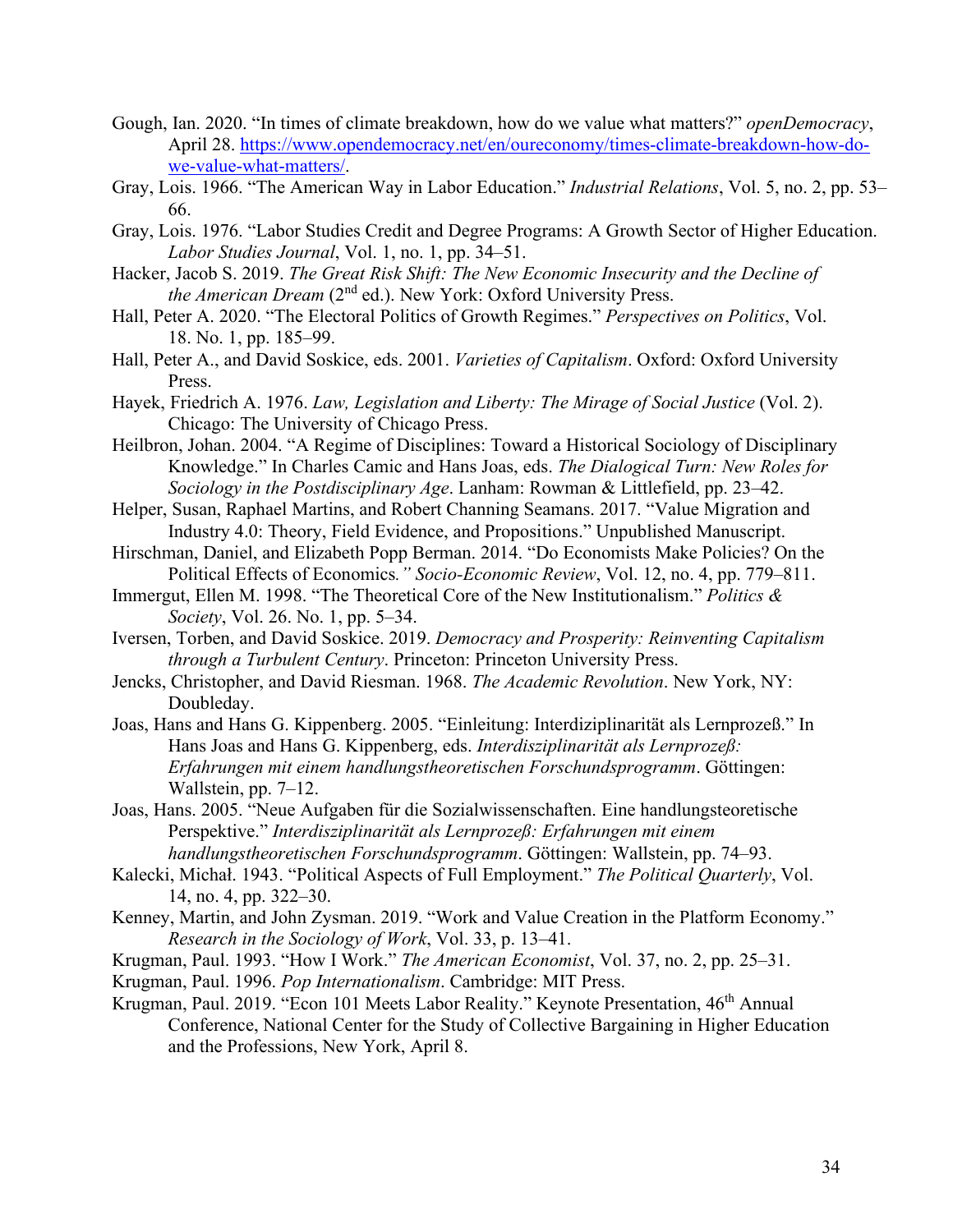- Krzywdzinki, Martin, and Christine Gerber. 2020. "Varieties of Platform Work. Platforms and Social Inequality in Germany and the United States." Weizenbaum Series #7, Working Paper, Weizenbaum Institute, Berlin.
- Lauder, Hugh, Philip Brown, and Sin-Yi Cheung. 2018. "Fractures in the Education-Economy Relationship: The End of the Skill Bias Technological Change Research Program?" *Oxford Review of Economic Policy*, Vol. 34, no. 3, pp. 495–515.
- Lee, Tamara. 2018. "From Melting Pots to Intersectional Organizing," *Perspectives on Work*, pp. 70–71.
- Lessenich, Stephan. 2008. *Die Neuerfindung des Sozialen: Der Sozialstaat im flexiblen Kapitalismus*. Bielefeld: transcript.
- Lessenich, Stephan. 2016. *Neben uns die Sintflut: Die Externalisierungsgesellschaft und ihr Preis*. Munich: Hanser.
- Lieberthal, Mil. 1977. "On the Academization of Labor Education." *Labor Studies Journal*, Vol. 1, no. 3, pp. 235–45.
- Mankiw, N. Gregory. 2013. "Defending the One Percent." *Journal of Economic Perspectives*, Vol. 27, no. 3, pp. 21–34.
- Mankiw, N. Gregory. 2015. *Principles of Economics*. Stamford: Cengage.
- Mazzucato, Mariana. 2018. *The Value of Everything: Making and Taking in the Global Economy*. London: Allen Lane.
- Mense-Petermann, Ursula. 2020. "Interest Representation in Transnational Labour Markets: Campaigning as an Alternative to Traditional Union Action?" *Journal of Industrial Relations*, Vol. 62, no. 2, pp. 185–209.
- Mezzadri, Alessandra. 2020. "The Informal Labours of Social Reproduction." *Global Labour Journal*, Vol. 11, no. 1, pp. 156–63.
- Milanovic, Branko. 2016. *Global Inequality: A New Approach for the Age of Globalization.* Cambridge: Harvard University Press.
- Mounk, Yascha. 2017. *The Age of Responsibility: Luck, Choice, and the Welfare States*. Cambridge: Harvard University Press.
- Mudge, Stephanie L. 2018. *Leftism Reinvented: Western Parties from Socialism to Neoliberalism*. Cambridge: Harvard University Press.
- O'Dea, Colleen. 2020. "Workers fear losing full-time jobs, no training, corporate surveillance." *NJ Spotlight News*, September 25.
- Ornston, Darius, and Tobias Schulze-Cleven. 2015. "Conceptualizing Cooperation: Coordination and Concertation as Two Logics of Collective Action." *Comparative Political Studies*, Vol. 48, no. 5, pp. 555–85.
- Parsons, Michael D. 1990. "Labor Studies in Decline." *Labor Studies Journal*, Vol. 15, no. 1, pp. 66–81.
- Piketty, Thomas. 2014. *Capital in the Twenty-First Century*. Cambridge: Harvard University Press.
- Piketty, Thomas. 2020. *Capital and Ideology*. Cambridge: Harvard University Press.
- Poo, Ai-Jen and Palak Shah. "The Future of Work Isn't What People Think It Is." *The New York Times*, June 24.
- Purdy, Jedediah. 2018. "Normcore." *Dissent*, Summer, pp. 121–28.
- Rodrik, Dani. 2015. *Economics Rules: The Rights and Wrongs of the Dismal Science*. New York: Norton.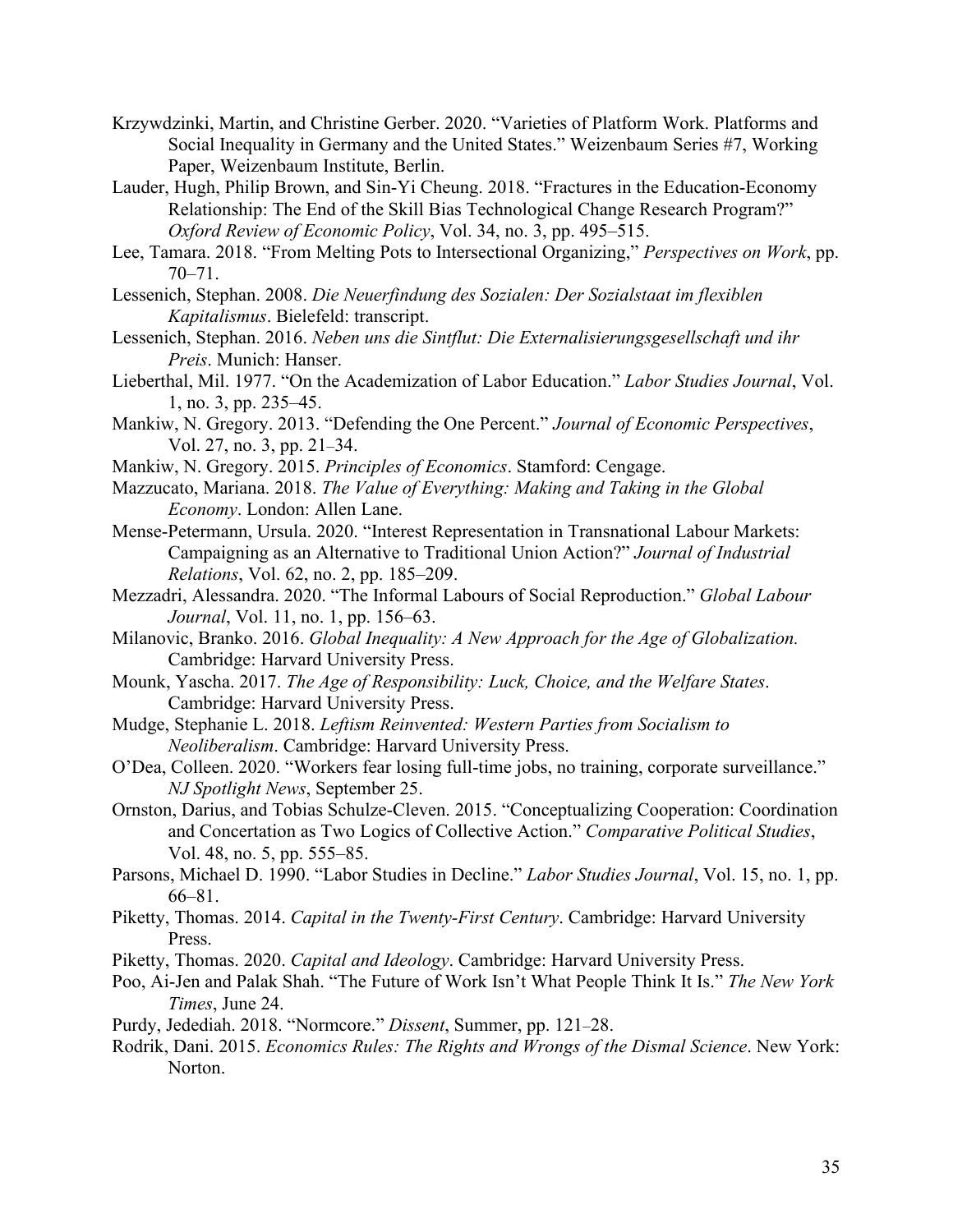- Romer, Paul. 2020. "The Dismal Kingdom: Do Economists Have Too Much Power?" *Foreign Affairs*, March/April, pp. 150–57.
- Rosa, Hartmut and Christoph Henning, eds. 2018. *The Good Life Beyond Growth: New Perspectives*. London: Routledge.
- Rosenfeld, Jake. 2019. "US Labor Studies in the Twenty-First Century: Understanding Laborism Without Labor." *Annual Review of Sociology* 45, pp. 449–65.
- Schmidt, Vivienne, and Mark Thatcher, eds. 2013. *Resilient Liberalism in Europe's Political Economy*. New York: Cambridge University Press.
- Scholz, Trebor, and Nathan Schneider, eds. 2016. *Ours to Hack and to Own: The Rise of Platform Cooperativism*. New York: OR Books.
- Schulze-Cleven, Tobias and Jennifer R. Olson. 2017. "Worlds of Higher Education Transformed: Toward Varieties of Academic Capitalism." *Higher Education*, Vol. 73, no. 2, pp. 813–31.
- Schulze-Cleven, Tobias, and J. Timo Weishaupt. 2015. "Playing Normative Legacies: Partisanship and Employment Policies in Crisis-Ridden Europe." *Politics & Society*, Vol. 43, no. 2, pp. 269–99.
- Schulze-Cleven, Tobias, Bartholomew C. Watson and John Zysman. 2007. "How Wealthy Nations Can Stay Wealthy: Innovation and Adaptability in a Digital Era." *New Political Economy*, Vol. 12, no. 4, pp. 451–75.
- Schulze-Cleven, Tobias, Gary Herrigel, Nelson Lichtenstein and Gay Seidman. 2017. "Beyond Disciplinary Boundaries: Leveraging Complementary Perspectives on Global Labour." *Journal of Industrial Relations*, Vol. 59, no. 4, pp. 510–37.
- Schulze-Cleven, Tobias, Tilman Reitz, Jens Maesse, and Johannes Angermueller. 2017. "The New Political Economy of Higher Education: Between Distributional Conflict and Discursive Stratification." *Higher Education*, Vol. 73, no. 6, pp. 795-812.
- Schulze-Cleven, Tobias. 2020. "Organizing Competition: Regulatory Welfare States in Higher Education." *The ANNALS of the American Academy of Political and Social Science*, Vol. 691, pp. 276–94.
- Schulze-Cleven, Tobias. 2017. "Collective Action and Globalization: Building and Mobilizing Labour Power." *Journal of Industrial Relations*, Vol. 59, no. 4, pp. 397–419.
- Silver, Beverly J. 2003. *Forces of Labor: Workers' Movements and Globalization since 1870*. New York: Cambridge University Press.
- Skidelsky, Robert. 2020. *What's Wrong with Economics? A Primer for the Perplexed*. New Haven: Yale University Press.
- Stainton, Lilo H. 2020. "In Response to COVID, NJ Moves to Pay Long-Term Care Workers More." *NJ Spotlight*, August 15.
- Stansbury, Anna, and Lawrence H. Summers. 2020. "The Declining Worker Power Hypothesis: An Explanation for the Recent Evolution of the American Economy." NBER Working Paper No. 27193, National Bureau of Economic Research, Cambridge.
- Stichweh, Rudolf. 1984*. Zur Entstehung des modernen Systems wissenschaftlicher Disziplinen: Physik in Deutschland, 1740-1890*. Frankfurt: Suhrkamp.
- Stiglitz, Joseph E. 2020. *People, Power, and Profits: Progressive Capitalism for and Age of Discontent*. New York: Norton.
- Stiglitz, Joseph E., Amartya Sen, and Jean-Paul Fitoussi. 2009. *Report by the Commission on the Measurement of Economic Performance and Social Progress*. Paris.
- Supiot, Alain. 2001. *Beyond Employment: Changes in Work and the Future of Labour Law in*